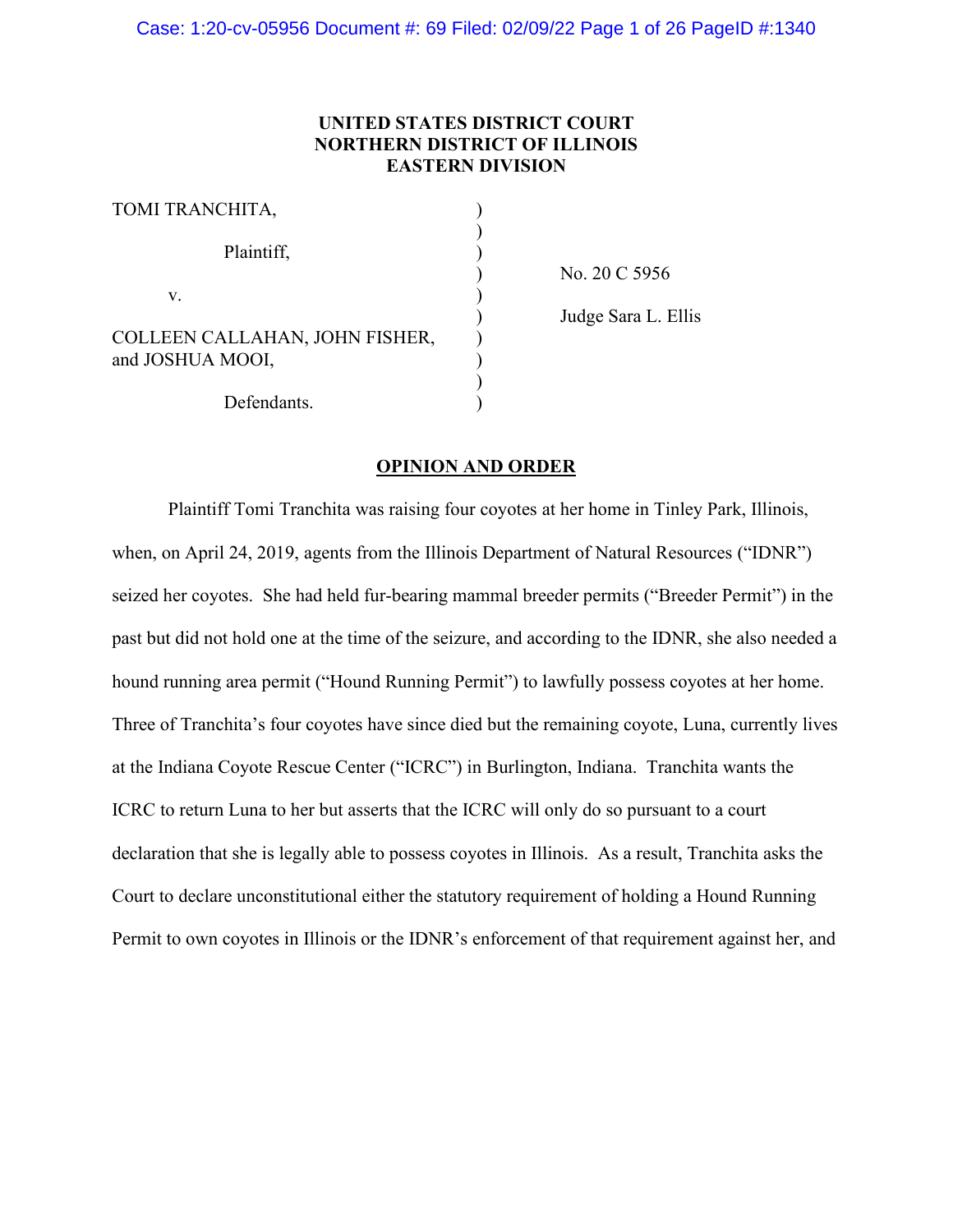## Case: 1:20-cv-05956 Document #: 69 Filed: 02/09/22 Page 2 of 26 PageID #:1341

to enjoin Defendants Colleen Callahan (IDNR Director), John Fischer (IDNR legal counsel), and Joshua Mooi (an IDNR Conservation Police Sergeant) accordingly.<sup>[1](#page-1-0)</sup>

Tranchita alleges that the U.S. Animal Welfare Act ("AWA"), 7 U.S.C. § 2131 *et seq.*, preempts the Hound Running Permit requirement within Illinois' Wildlife Code (the "Code"), and that the requirement violates the Free Exercise Clause of the First Amendment and Illinois' Religious Freedom Restoration Act ("RFRA"), 775 Ill. Comp. Stat. 35. Tranchita further alleges that the IDNR's enforcement of the requirement against her violates the Equal Protection and Due Process Clauses of the Fourteenth Amendment. Defendants move to dismiss Tranchita's second amended complaint ("SAC") pursuant to Federal Rule of Civil Procedure 12(b)(6), arguing that Tranchita has not adequately alleged any legal claim. Because Tranchita agrees to withdraw her RFRA claim in light of Defendants' motion, the Court dismisses it without prejudice for refiling in state court. Tranchita fails to sufficiently plead an actual conflict between the AWA and the Code and thus, the Court dismisses her conflict preemption claim without prejudice. The Court dismisses Tranchita's free exercise claim without prejudice because based on the allegations in the SAC, the Hound Running Permit requirement is neutral, generally applicable, and rationally related to a legitimate government purpose. Because Tranchita fails to sufficiently allege that invidious discrimination caused Defendants' selective enforcement of the Code against her and conceivable rational bases exist for the differential treatment, the Court dismisses her equal protection claim without prejudice. Finally, the Court

<span id="page-1-0"></span><sup>&</sup>lt;sup>1</sup> Tranchita also named Kwame Raoul, Illinois' Attorney General, as a defendant, but the Court dismissed Raoul from this case on October 19, 2020. Doc. 12.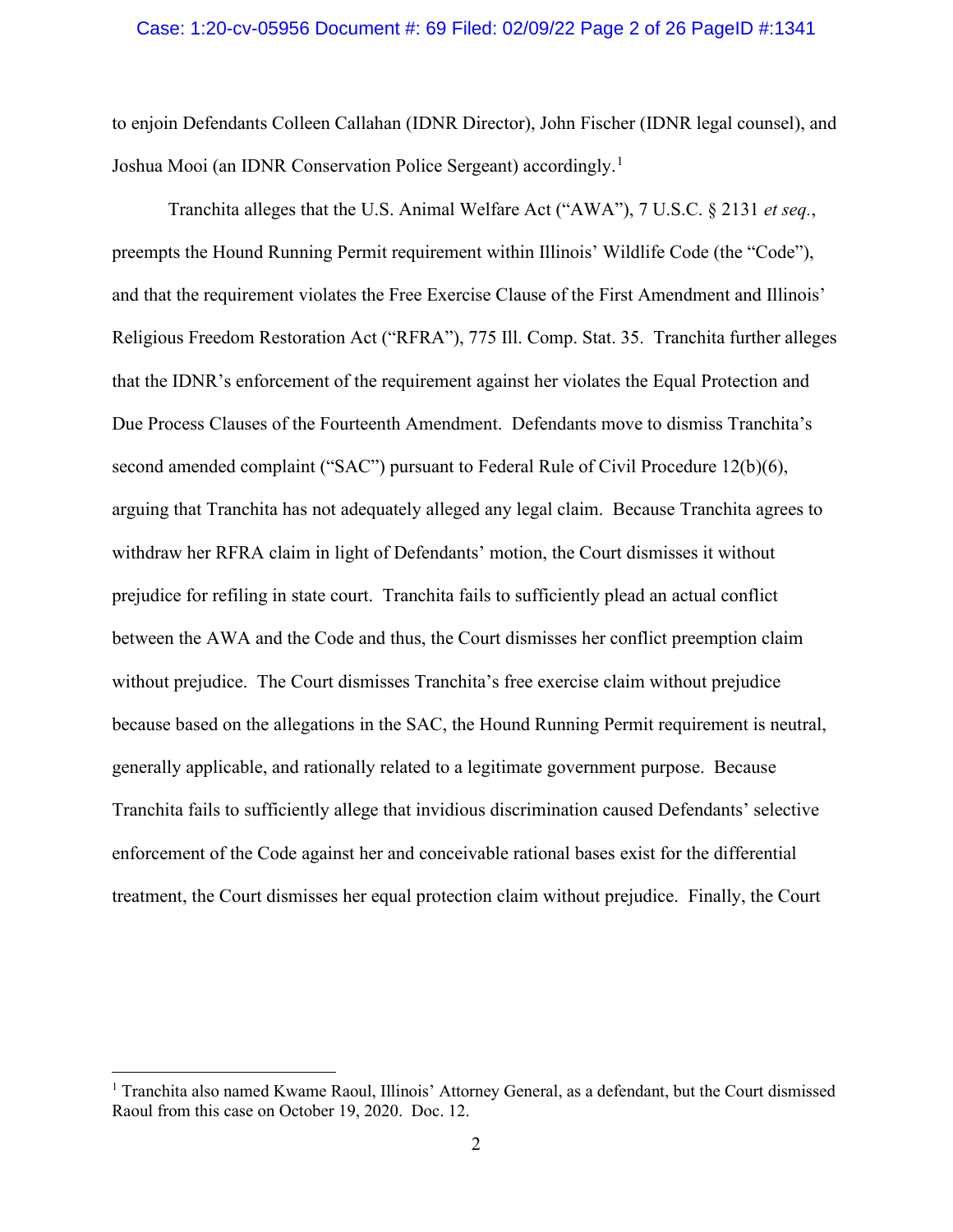dismisses Tranchita's due process claim without prejudice because the SAC fails to adequately allege a protected property interest that entitles her to own coyotes.

# **BACKGROUND**[2](#page-2-0)

# **I. Breeder and Hound Running Permits**

Under Illinois law, an individual may not lawfully possess a coyote without a Breeder Permit. 520 Ill. Comp. Stat. 5/1.2g, 3.25; *see also Tranchita v. Dep't of Nat. Res.*, 2020 IL App (1st) 191251, ¶ 16 ("[U]nder Illinois law, a person must have a fur-bearing mammal breeder permit before possessing or raising a coyote."). For coyotes acquired after July 1, 1978, Section 3.25 of Illinois' Wildlife Code (the "Code") states that the IDNR will not issue a Breeder Permit unless the individual also holds a Hound Running Permit. 520 Ill. Comp. Stat. 5/3.25 ("No furbearing mammal breeder permits will be issued to hold, possess, or engage in the breeding and raising of . . . coyotes acquired after July 1, 1978, except for coyotes that are held or possessed by a person who holds a hound running area permit under Section 3.26 of this Act."). A Hound Running Permit allows an individual to have a "hound running area" where dogs may chase certain "authorized species . . . in a way that is not designed to capture or kill" the chased animals. *Id.* § 3.26(a). To receive a Hound Running Permit for coyotes, the recipient must have, among other things, a hound running area that is at least ten contiguous acres. *See id.* (stating that hound running areas will "hav[e] an area prescribed by administrative rule"); Ill. Admin. Code tit. 17, § 970.40(d)(1), (2) (requiring for coyotes at least ten to eighty contiguous acres "for inexperienced hounds one year or less in age" and at least one hundred sixty contiguous acres for

<span id="page-2-0"></span><sup>&</sup>lt;sup>2</sup> The Court takes the facts in the background section from the SAC and presumes them to be true for the purpose of resolving Defendants' motion to dismiss. *See Phillips v. Prudential Ins. Co. of Am.*, 714 F.3d 1017, 1019–20 (7th Cir. 2013).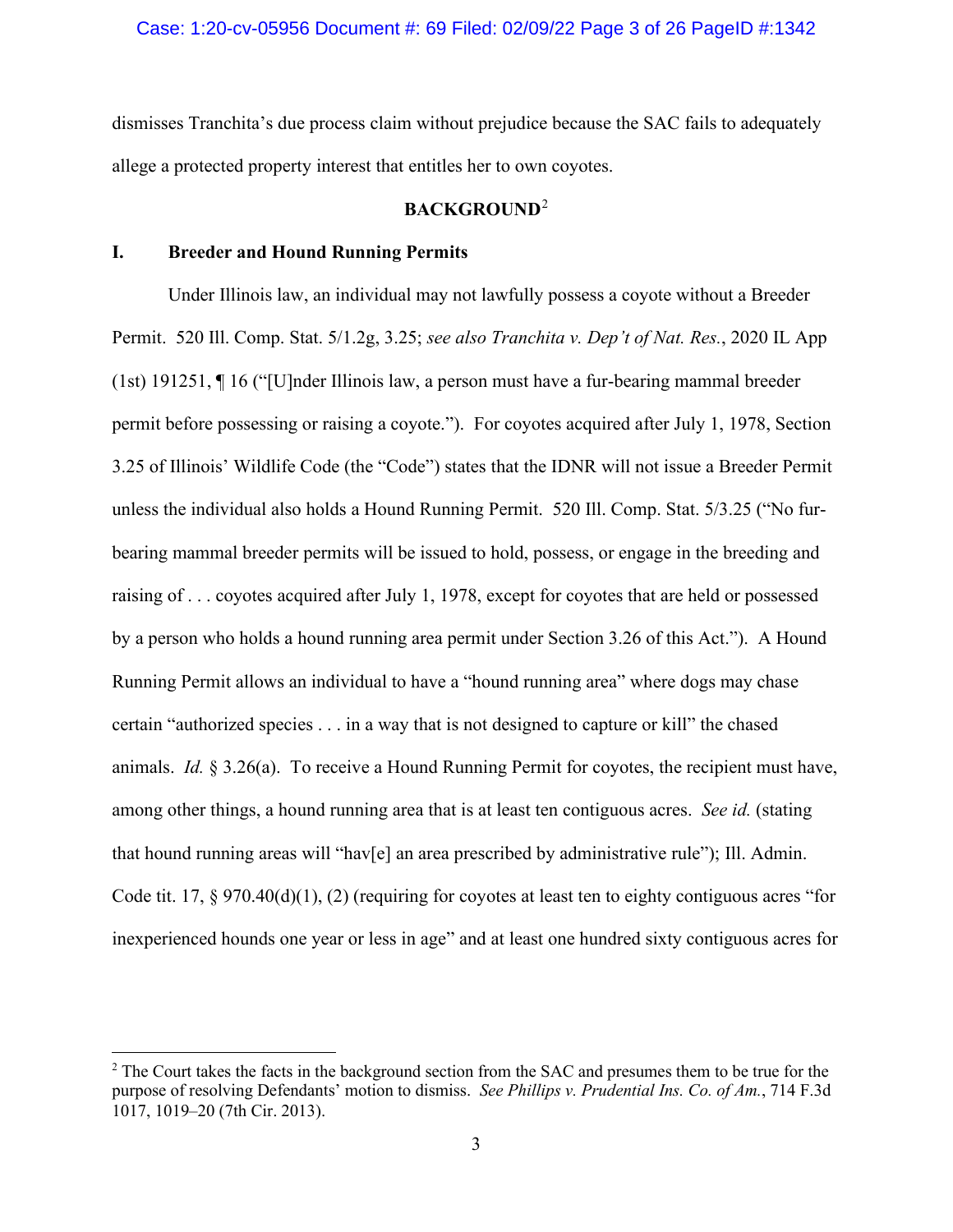## Case: 1:20-cv-05956 Document #: 69 Filed: 02/09/22 Page 4 of 26 PageID #:1343

older hounds). Thus, since July 1978, the IDNR may issue Breeder Permits to those who wish to possess coyotes only if the individual also has a Hound Running Permit.

However, in practice, the IDNR has issued Breeder Permits to those who possess coyotes but do not have Hound Running Permits after July 1978. Tranchita has cared for orphaned coyotes, including Luna, at her home in Tinley Park, Illinois since 2006. In 2012, in response to a call that the IDNR received regarding Tranchita's coyotes, an IDNR officer inspected Tranchita's property. The IDNR officer told Tranchita that she only needed to obtain a Breeder Permit to lawfully own her coyotes in Illinois. In response, Tranchita obtained a Breeder Permit and renewed it annually until 2016. She did not have or attempt to obtain a Hound Running Permit until after the IDNR seized her coyotes in 2019. Therefore, Tranchita successfully obtained Breeder Permits to raise her coyotes from 2012 through 2016 without having a Hound Running Permit. Moreover, Tranchita points to ten other individuals or entities that have possessed or currently possess, with the IDNR's knowledge, coyotes without a Hound Running Permit or Breeder Permit.

#### **II. Luna's Seizure**

Mooi, an IDNR Conservation Police Sergeant, moved into a home located less than one block from Tranchita in the spring of 2019. Soon after, Mooi heard Tranchita's coyotes while walking his dog and began to investigate whether Tranchita lawfully possessed the coyotes. Starting in 2016, Tranchita forgot to renew her Breeder Permit and thus, in 2019, Tranchita did not have a valid Breeder Permit. However, because she exhibited her coyotes to the public, Tranchita has annually obtained a United States Department of Agriculture ("USDA") Class C exhibitor license ("Exhibitor License") since 2006 and had a valid Exhibitor License in 2019. While investigating Tranchita's coyotes, Mooi climbed her fence to view her backyard without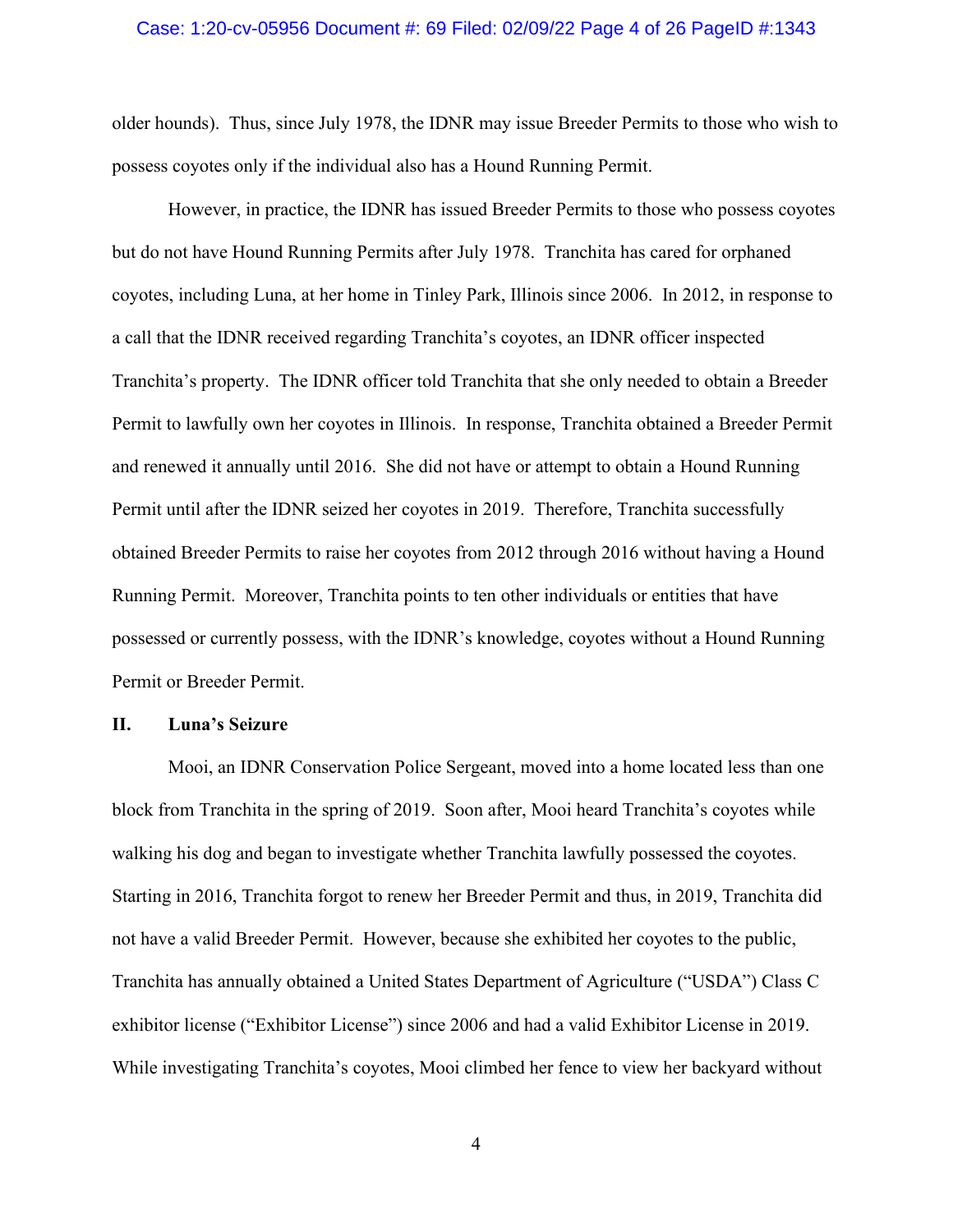## Case: 1:20-cv-05956 Document #: 69 Filed: 02/09/22 Page 5 of 26 PageID #:1344

her consent and without a warrant. On April 23, 2019, Mooi obtained a warrant to search Tranchita's residence for evidence of various Code violations, including "Unlawful Possession of a Fur-Bearing Mammal without a Fur-Bearing Mammal Breeders permit." Doc. 51 ¶ 70. While obtaining the warrant, Mooi failed to inform the magistrate judge that Tranchita had a valid Exhibitor License at the time or that she had held Breeder Permits in the past.

The next day, on April 24, 2019, six armed IDNR officers, including Mooi, came to Tranchita's house and demanded to see her coyotes. The officers inspected Tranchita's property, confiscated her coyote records, and forcefully seized her coyotes. Throughout the encounter, the officers made jokes about the situation and laughed with each other. Unlike her 2012 IDNR encounter, Mooi refused to allow Tranchita to purchase a Breeder Permit that day to keep her coyotes and instead told her she needed an "educational permit from the State" to raise coyotes. *Id.* **[86** (emphasis omitted). At Mooi's request and while under duress, Tranchita signed a relinquishment form, which stated that the IDNR seized her coyotes "based upon a violation of Illinois State law." *Id.* ¶ 113. While Mooi pressured her to sign the form, he "stroked Tranchita's breast, which caused her to jump back in shock." *Id.* ¶ 110. The Illinois Office of the Executive Inspector General later questioned Tranchita regarding this incident but did not inform her of the outcome of the investigation into Mooi's conduct.

The IDNR officers took Tranchita's four coyotes to the Flint Creek Wildlife Rehabilitation Center ("Flint Creek"). Three of the coyotes died while at Flint Creek; Luna is the only surviving coyote. Mooi would not allow Tranchita to visit Luna while she was at Flint Creek, so Tranchita obtained a court order allowing her to do so. While in court, an IDNR attorney asked the court to forbid Tranchita from physical contact with Luna and in response, "Mooi took a step forward and put both thumbs up and smiled showing his approval of [the]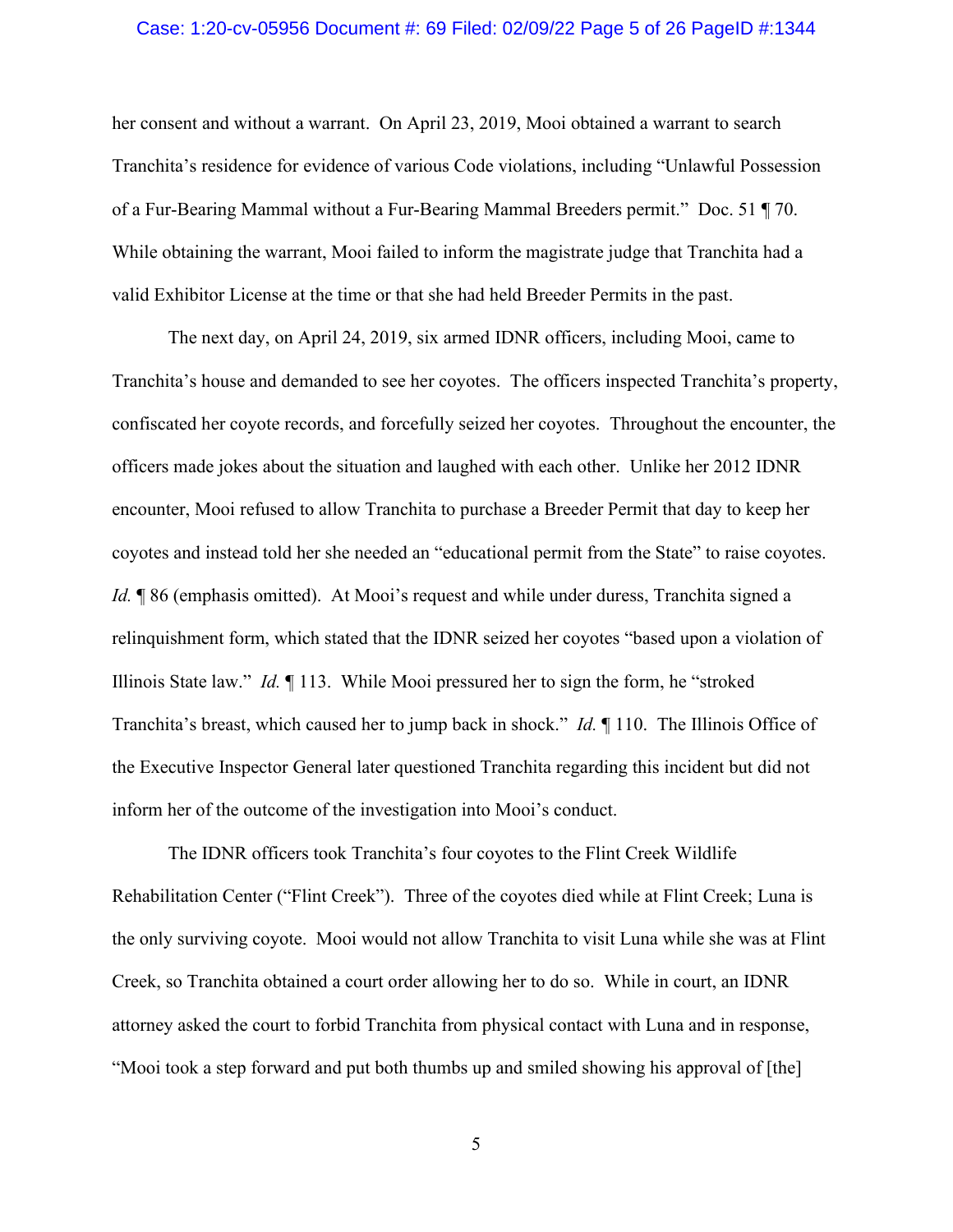IDNR's position." *Id.* ¶ 335. Despite the court order, Mooi continued to interfere with Tranchita's visitations with Luna. During one visit, an IDNR officer told Tranchita that he was "following instructions from IDNR Sgt. Mooi to prohibit any contact between her and Luna." *Id.* ¶ 344. During another visit, a DuPage County Forest Preserve officer told Tranchita that Defendants' actions "were strictly a show of bravado and power and they had no logical explanation for Defendants' behavior." *Id.* ¶ 340. In May 2019, the IDNR filed a criminal complaint against Tranchita charging her with three Code violations, including Hound Running Permit violations. Tranchita ultimately pled guilty to owning coyotes without a Breeder Permit and as part of the plea agreement, the IDNR agreed to transfer Luna to her current location at the ICRC.

## **III. Tranchita's Permits Since the Seizure**

Shortly after the seizure, on May 3, 2019, Tranchita applied for and obtained a Breeder Permit and has since renewed it annually. She also applied for an educational permit, as suggested by Mooi, and two different "rehabilitation permits" but she did not receive a response from the IDNR regarding her applications. *Id.* ¶ 129. On May 18, 2019, Tranchita applied for and obtained a Hound Running Permit online. However, the IDNR revoked the permit four days later, claiming it had issued the permit in error and indicating that Tranchita had filled out an incorrect application. After completing the correct application, Tranchita received notification that the IDNR revoked her Hound Running Permit. Tranchita petitioned for a hearing to appeal the decision and sought a variance on the Hound Running Permit requirements because she did not intend to actually run hounds. On August 26, 2019, the IDNR rejected her variance request because her property was too small to meet the statutory definition of a hound running area and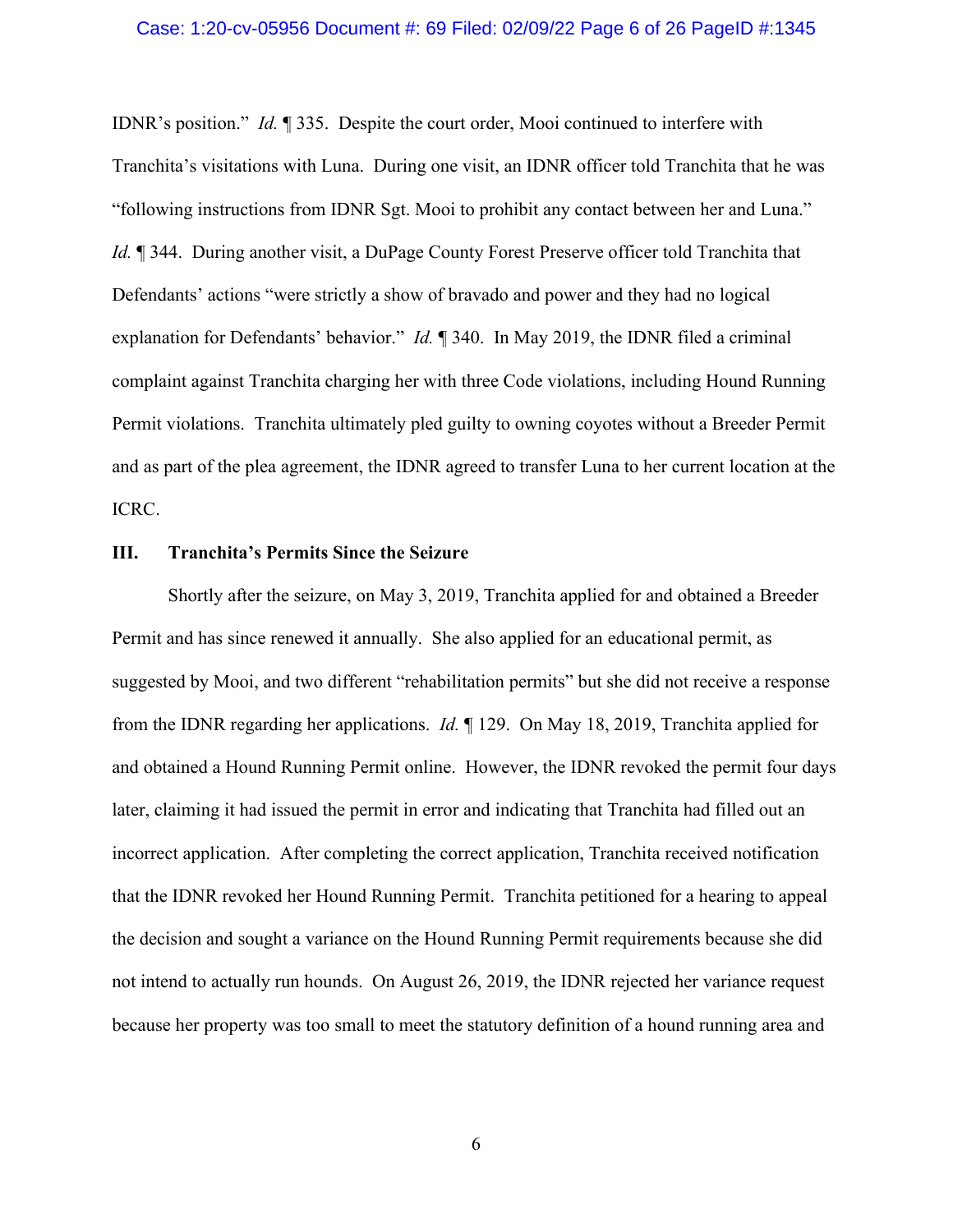## Case: 1:20-cv-05956 Document #: 69 Filed: 02/09/22 Page 7 of 26 PageID #:1346

her house was in a "developed urban area where the operation of an [hound running area] would not be compatible or appropriate." *Id.* ¶ 177.

In March 2020, Tranchita again applied for and obtained a Breeder Permit and in April 2020, she again applied for and obtained a Hound Running Permit.<sup>[3](#page-6-0)</sup> However, these permits expired on March 31, 2021. Tranchita successfully obtained a 2021 Breeder Permit, which expires on March 31, 2022, but has been unable to obtain a 2021 Hound Running Permit because the IDNR website no longer contains an option to apply for such a permit and does not contain instructions for applying by other means. Therefore, Tranchita currently only holds a Breeder Permit.

## **IV. Tranchita's Lawsuits**

On May 14, 2019, Tranchita sued the IDNR, Mooi, and Cook County in Illinois state court, alleging violations of her Fourth and Fourteenth Amendment rights. Ultimately, an appellate court upheld the trial court's determination that Tranchita "did not have a protected property interest in [Luna] because she did not possess the proper Illinois permit at the time of the seizure." *Tranchita*, 2020 IL App (1st) 191251, ¶ 10. However, the Illinois appellate court did not address whether a Breeder Permit was sufficient to possess a coyote or whether an individual must have both a Breeder Permit and a Hound Running Permit to possess a coyote. After the appellate court's decision, Tranchita voluntarily dismissed her state case and subsequently filed this lawsuit in October 2020.

As of the filing of the SAC, Luna still lives at the ICRC. However, she is old and in poor health, and Tranchita wants her to spend her final days of life at Tranchita's home. The ICRC

<span id="page-6-0"></span><sup>&</sup>lt;sup>3</sup> The IDNR asserted in this litigation that it also issued Tranchita's 2020 Hound Running Permit in error. *See* Doc. 13-1 at 3 ("In April 2020, due to a technological error with the IDNR website's permit payment portal, Ms. Tranchita was able to submit payment for a 2020-21 hound running area permit and receive a 2020-2021 hound running area permit.").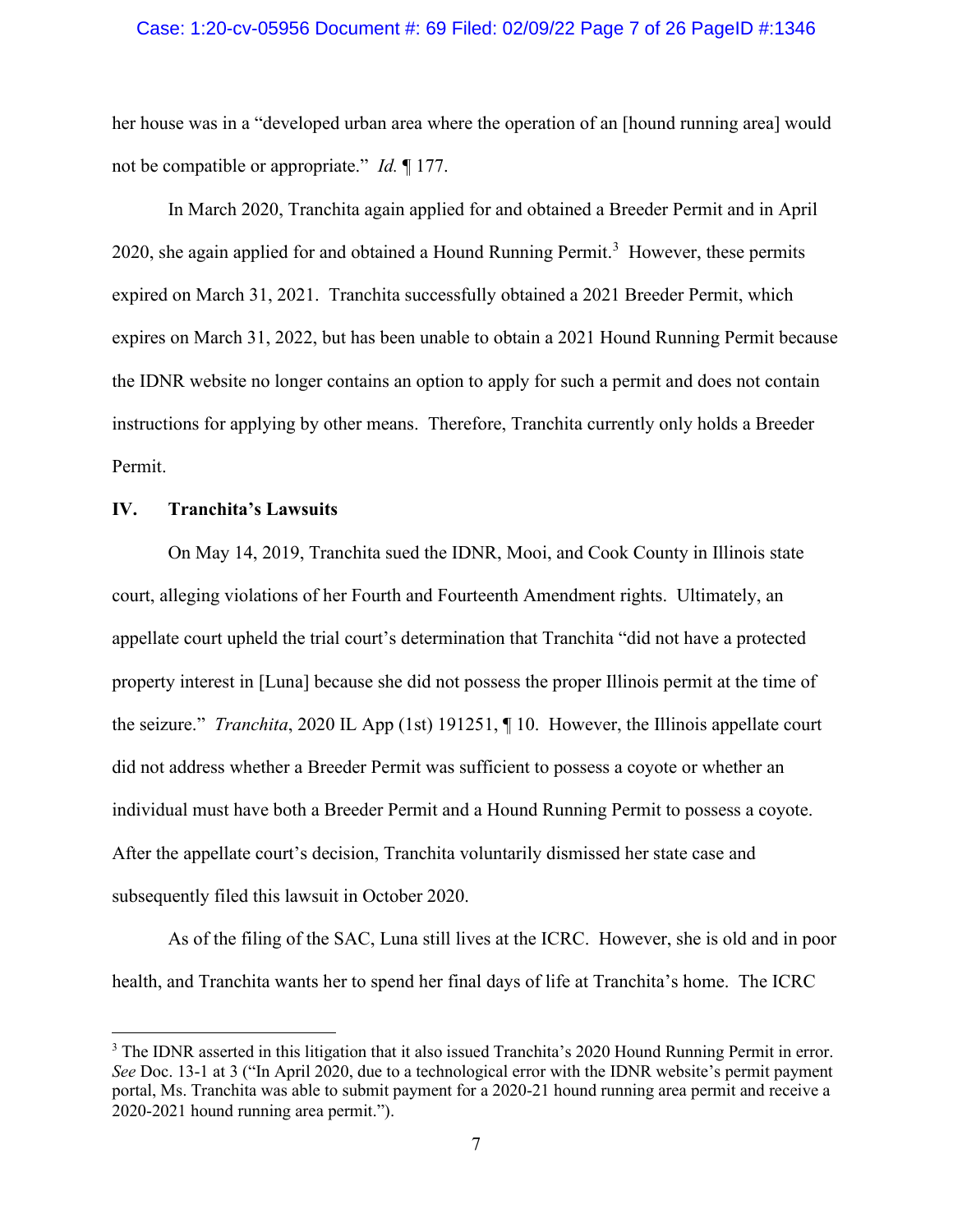## Case: 1:20-cv-05956 Document #: 69 Filed: 02/09/22 Page 8 of 26 PageID #:1347

agreed to return Luna to her if a court declares that Tranchita is lawfully able to own coyotes in Illinois. Thus, Tranchita does not seek damages but instead a declaration that "she is authorized under Illinois law to possess Luna" if she holds a valid Breeder Permit and an injunction restraining Defendants in their official capacities from requiring her to hold a Hound Running Permit.<sup>[4](#page-7-0)</sup> Doc. 51 at 72. Tranchita moved for a temporary restraining order ("TRO") and a preliminary injunction shortly after filing her federal complaint. The Court denied the motion, finding that Tranchita was not likely to succeed on the merits of her claims. Doc. 28. Defendants now move to dismiss the SAC, arguing that she has failed to sufficiently allege her claims.

#### **LEGAL STANDARD**

A motion to dismiss under Rule 12(b)(6) challenges the sufficiency of the complaint, not its merits. Fed. R. Civ. P.12(b)(6); *Gibson v. City of Chi.*, 910 F.2d 1510, 1520 (7th Cir. 1990). In considering a Rule 12(b)(6) motion, the Court accepts as true all well-pleaded facts in the plaintiff's complaint and draws all reasonable inferences from those facts in the plaintiff's favor. *Kubiak v. City of Chi.*, 810 F.3d 476, 480–81 (7th Cir. 2016). To survive a Rule 12(b)(6) motion, the complaint must assert a facially plausible claim and provide fair notice to the defendant of the claim's basis. *Ashcroft v. Iqbal*, 556 U.S. 662, 678 (2009); *Bell Atl. Corp. v. Twombly*, 550 U.S. 544, 555 (2007); *Adams v. City of Indianapolis*, 742 F.3d 720, 728–29 (7th Cir. 2014). A claim is facially plausible "when the plaintiff pleads factual content that allows the

<span id="page-7-0"></span><sup>4</sup> Tranchita expressly limits her claims against Defendants to those allowed by the *Ex Parte Young*  doctrine, which provides an exception to a state's sovereign immunity under the Eleventh Amendment by permitting a private party to "sue a state officer in his or her official capacity to enjoin prospective action that would violate federal law" or the Constitution. *Ameritech Corp. v. McCann*, 297 F.3d 582, 585–86 (7th Cir. 2002) (citation omitted).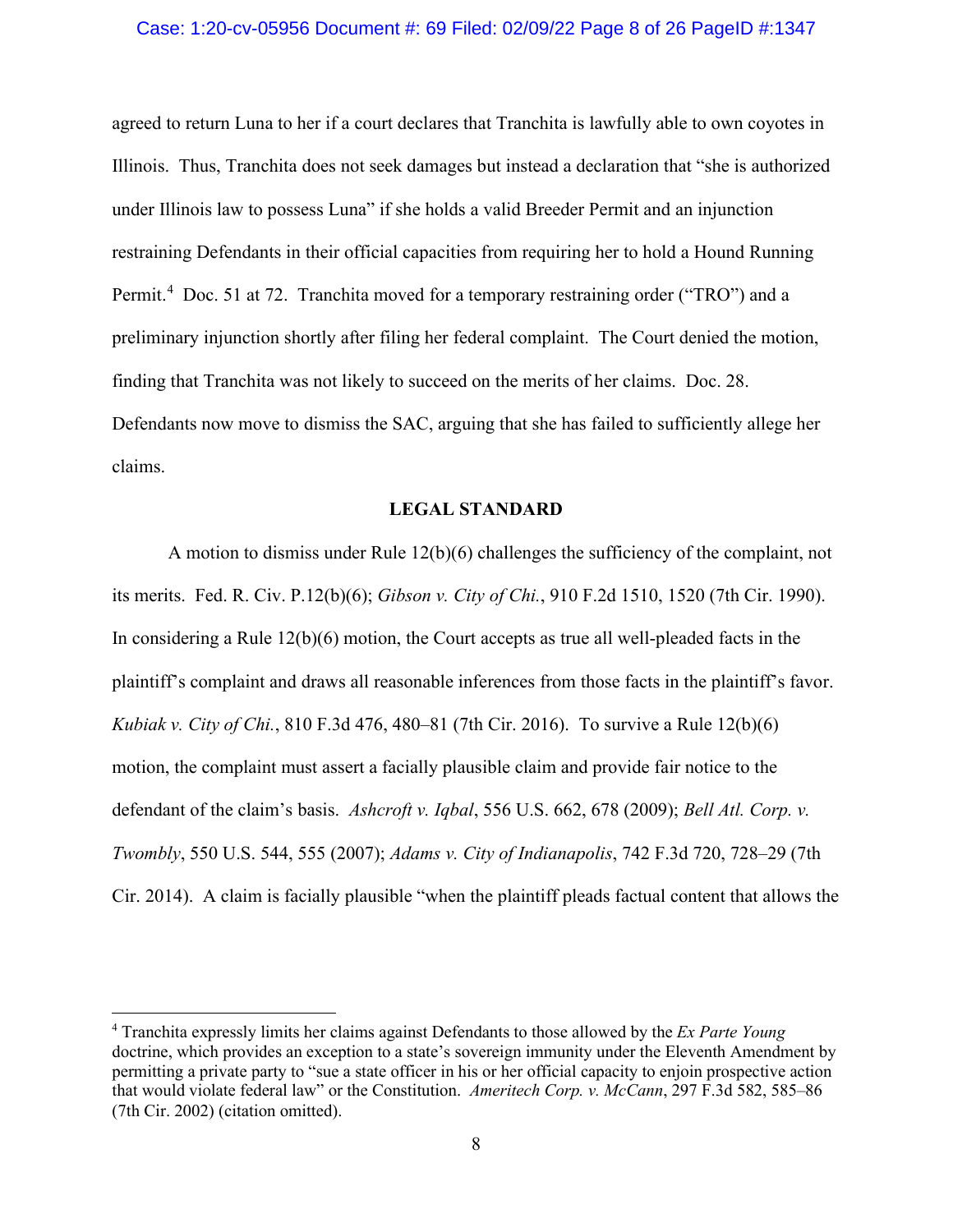## Case: 1:20-cv-05956 Document #: 69 Filed: 02/09/22 Page 9 of 26 PageID #:1348

court to draw the reasonable inference that the defendant is liable for the misconduct alleged." *Iqbal*, 556 U.S. at 678.

## **ANALYSIS**

The Court organizes its analysis of Tranchita's claims into two categories, which it will address in turn: (1) her allegations that the Hound Running Permit requirement to raise coyotes is unconstitutional (preemption and free exercise claims); and (2) her allegations that the IDNR's enforcement of that requirement against her is unconstitutional (equal protection and due process claims).

## **I. Constitutionality of the Hound Running Permit Requirement**

## **A. Conflict Preemption Claim**

Tranchita alleges that the Hound Running Permit requirement is unconstitutional because it conflicts with the AWA and thus violates the Supremacy Clause. U.S. Const. art. VI, cl. 2. Under the Supremacy Clause, lawfully-created federal statutes may preempt conflicting state statutes. *DeHart v. Town of Austin*, 39 F.3d 718, 721 (7th Cir. 1994) ("When the federal government acts within its constitutional authority, it is empowered to preempt state or local laws to the extent it believes such action to be necessary to achieve its purposes."). Federal law may preempt state law in three situations: when Congress expressly states so, when a federal regulatory scheme implies exclusive congressional legislative power, and in cases of "actual conflict." *Cap. Cities Cable, Inc. v. Crisp*, 467 U.S. 691, 699 (1984). Tranchita's claim falls into the "actual conflict" category, which occurs "when 'compliance with both federal and state or local regulations is a physical impossibility,' or when state or local law 'stands as an obstacle to the accomplishment and execution of the full purposes and objectives of Congress.'" *DeHart*, 39 F.3d at 721 (citations omitted); *see* Doc. 51 ¶¶ 550–51 (alleging that "[i]t is impossible for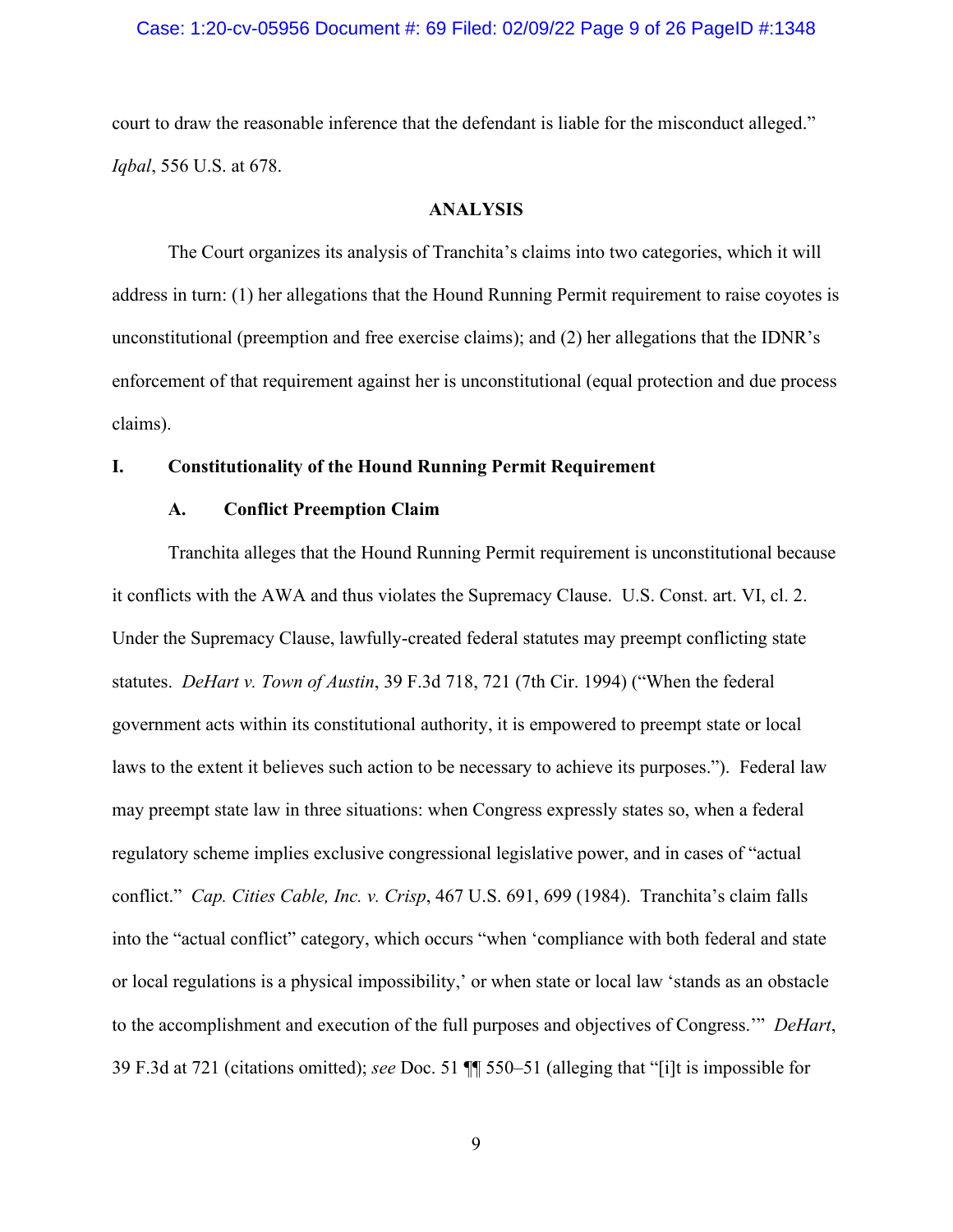## Case: 1:20-cv-05956 Document #: 69 Filed: 02/09/22 Page 10 of 26 PageID #:1349

[Tranchita] to comply with both federal and state law" and that the Code's Hound Running Permit requirement "stands as an obstacle to the accomplishment and execution of [the] federal purposes and objectives of the [AWA]"). Defendants move to dismiss Tranchita's preemption claim, arguing that Tranchita can clearly comply with both laws and noting that the Seventh Circuit has held that the AWA does not preempt state laws that regulate wild animals, like the Code.<sup>[5](#page-9-0)</sup> The Court agrees.

Tranchita alleges that it is impossible for her to comply with both the requirements of her Exhibitor License (issued pursuant to the AWA) and the Code's Hound Running Permit. Specifically, Tranchita alleges that a USDA Veterinarian told her that if she "witnessed hound dogs chasing or attacking . . . Luna . . . [that] would be a violation of the AWA standards of care." *Id.* ¶ 273. However, the Code does not require a Hound Running Permit holder to actually engage in hound running—it merely provides a permit to engage in hound running if one so chooses; thus, the laws do not actually conflict in this respect. *See Kaiser v. Johnson & Johnson*, 947 F.3d 996, 1009 (7th Cir. 2020) ("The question for 'impossibility' is whether the private party could independently do under federal law what state law *requires* of it." (emphasis added) (citation omitted)). Tranchita also alleges that the Hound Running Permit's electric fencing and ear tagging requirements conflict with her Exhibitor License because they could be dangerous to the public viewing the coyotes and could "inflict[] harm, suffering, or stress upon

<span id="page-9-0"></span><sup>&</sup>lt;sup>5</sup> Tranchita argues that Defendants improperly rely on the Court's TRO opinion throughout their motion to dismiss because the "law-of-the-case doctrine" does not apply to the Court's TRO opinion given that the Court did not "actually decide[] the issue[s] in question" at the TRO stage. Doc. 61 at 3 (quoting *Jokich v. Rush Univ. Med. Ctr.*, No. 18 C 7885, 2019 WL 1168106, at \*9 (N.D. Ill. Mar. 13, 2019). However, in response, Defendants clarify that their "reliance on this Court's prior opinion is not based on 'law of the case,'" Doc. 67 at 2, and the Court does not interpret Defendants' motion to argue that the Court is bound by any portion of its TRO opinion under the law-of-the-case doctrine. Instead, Defendants merely cite to the Court's TRO opinion to support their arguments that Tranchita fails to sufficiently state a claim. The Court sees no issue with this.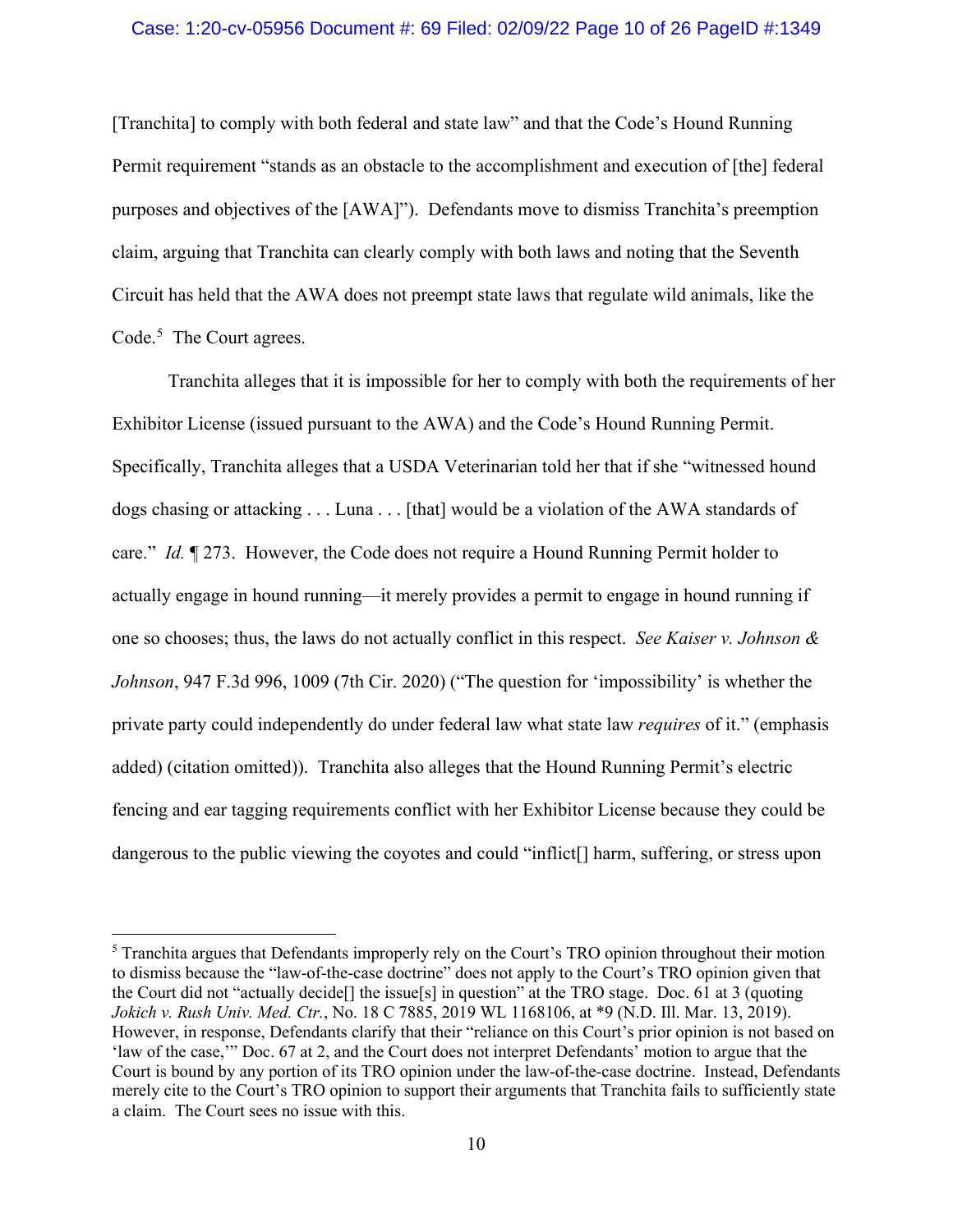## Case: 1:20-cv-05956 Document #: 69 Filed: 02/09/22 Page 11 of 26 PageID #:1350

the coyotes." Doc. 51 ¶ 283. The Code does require Hound Running Permit holders to have an electrified fence surrounding the hound running area and to tag the coyotes' ears. *See* Ill. Admin. Code tit. 17, § 970.40(e), (f), (j) (requiring compliance with fencing provisions to obtain Hound Running Permit); *id.* § 970.50(b) (requiring each coyote possessed under a Hound Running Permit to "be marked with a unique ear tag").

Specifically, the SAC alleges that if she followed the electrified fence and ear tagging requirements, she would violate AWA regulations that require handling animals "in a manner that does not cause trauma, . . . behavioral stress, physical harm, or unnecessary discomfort," 9 C.F.R.  $\S 2.131(b)(1)$ , and handling "the primary enclosure" in a way that avoids causing "physical or emotional trauma" to the animal within, *id.* § 3.142(b). However, Tranchita does not identify any authority to support her claim that using an electrified fence or ear tags would violate these AWA regulations. To the contrary, the Court reads the AWA regulations to permit ear tags for animals such as coyotes. *See* 9 C.F.R. § 2.50(e)(2)(iii) (allowing tags to be "applied to" all animals other than dogs or cats). Moreover, Tranchita fails to sufficiently plead that it is physically impossible to comply with both laws and in the Court's view, it is possible to do so. For example, Tranchita could construct a second, non-electrified fence just inside the perimeter of the hound running area. Such a solution, to be sure, might be absurd or wasteful, but it would presumably allow one to fully comply with both laws. *See DeHart*, 39 F.3d at 722 ("Even if the [state law] produces onerous consequences for DeHart's business, preemption is not established."). It is thus not physically impossible for Tranchita to comply with both the AWA and the Code. *See, e.g.*, *Stark v. Rutheford*, 442 F. Supp. 3d 1084, 1088 (S.D. Ind. 2020)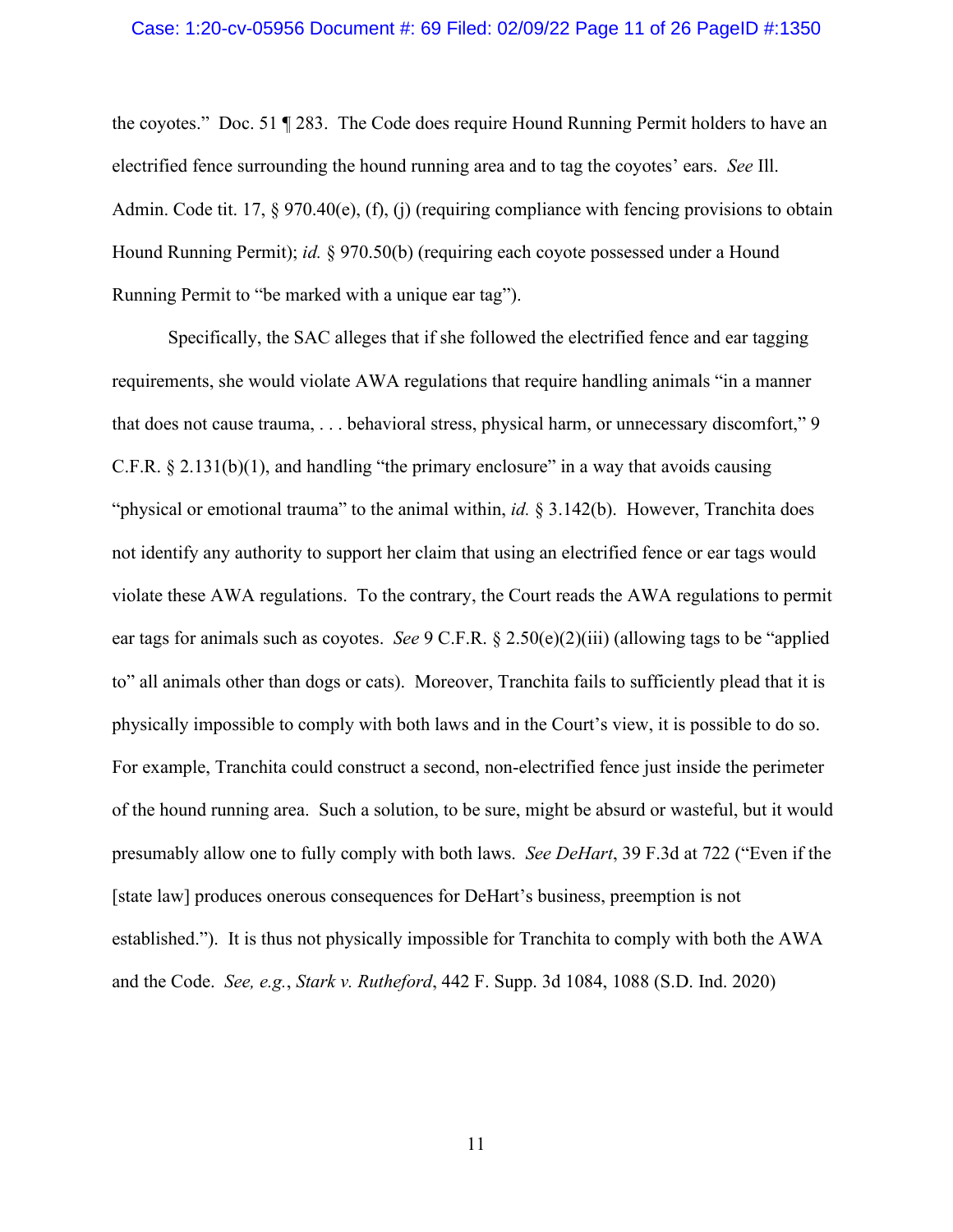## Case: 1:20-cv-05956 Document #: 69 Filed: 02/09/22 Page 12 of 26 PageID #:1351

(finding "[n]o such impossibility exist[ed]" between AWA and "Indiana statutes regulating [plaintiff's] animal activities").

Finally, Tranchita alleges that the Code presents an obstacle to accomplishing Congress' purposes and objectives in enacting the AWA. "A court should not find conflict preemption 'unless that was the clear and manifest purpose of Congress.'" *C.Y. Wholesale, Inc. v. Holcomb*, 965 F.3d 541, 547 (7th Cir. 2020) (citation omitted).The purpose of the AWA is "to foster humane treatment and care of animals and to protect the owners of animals from the theft of their animals." *DeHart*, 39 F.3d at 722. The AWA specifically states that the law "shall not prohibit any State (or a political subdivision of such State) from promulgating standards in addition to those standards promulgated by the Secretary." 7 U.S.C.  $\S 2143(a)(8)$ . In light of this, the Seventh Circuit has held that "it is clear that the [AWA] does not evince an intent to preempt state or local regulation of animal or public welfare. Indeed, the [AWA] expressly contemplates state and local regulation of animals." *DeHart*, 39 F.3d at 722. The Code, which regulates wildlife in Illinois, is clearly a law which "fall[s] within the category of public welfare, health, and safety—areas of law that states have traditionally occupied under their historic police powers." *Stark*, 442 F. Supp. 3d at 1088.Tranchita provides no argument for the inapplicability of this well-established precedent. Because Tranchita fails to sufficiently plead that it is impossible to comply with both the AWA and the Code's Hound Running Permit requirement or that the Code is an obstacle to the accomplishment of Congress's objectives in enacting the AWA, the Court dismisses her conflict preemption claim. *See, e.g.*, *Miss. Pet Breeders Ass'n v. Cnty. of Cook*, 119 F. Supp. 3d 865, 872–73 (N.D. Ill. 2015) (relying on *DeHart* in dismissing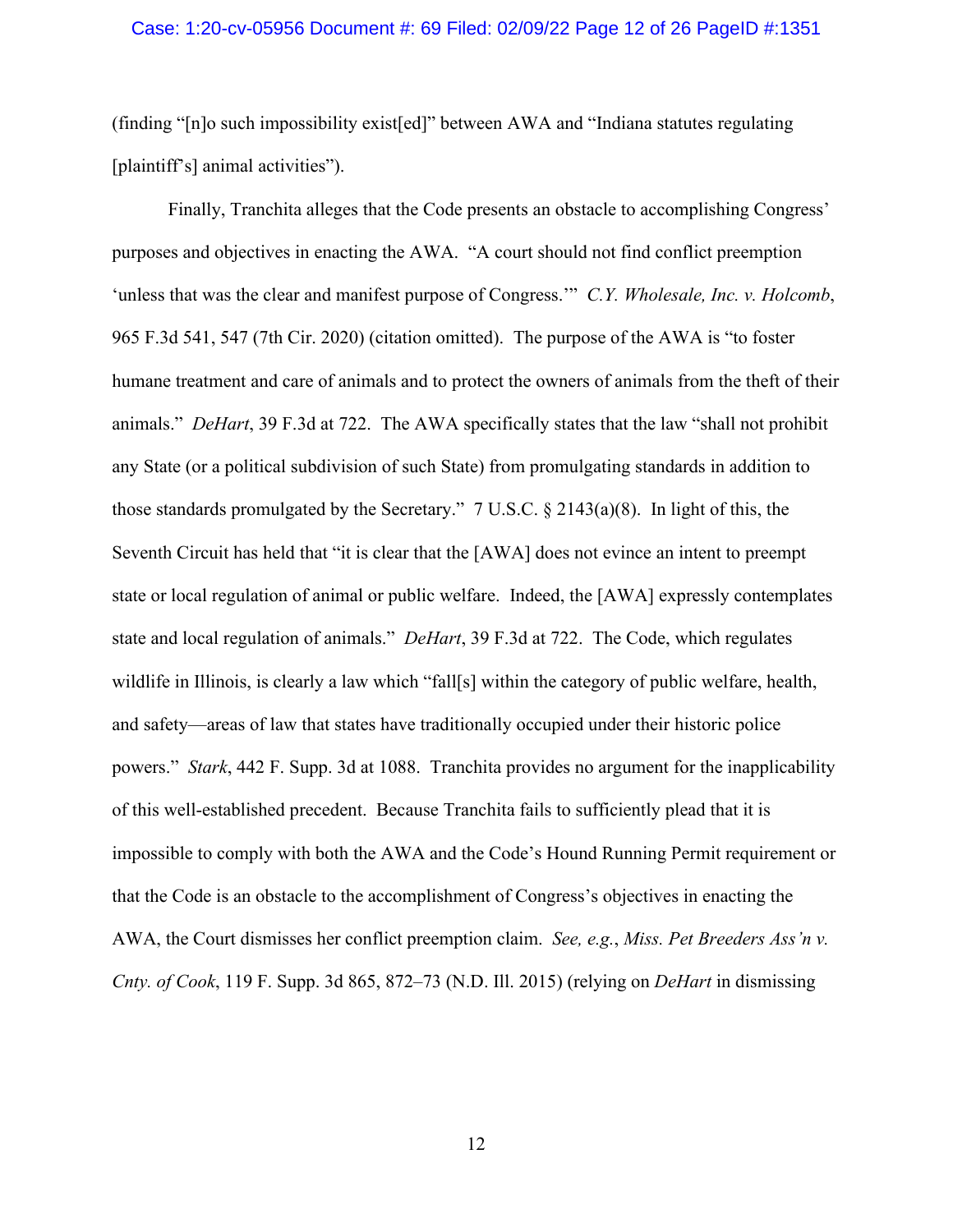## Case: 1:20-cv-05956 Document #: 69 Filed: 02/09/22 Page 13 of 26 PageID #:1352

conflict preemption claim alleging AWA preempted Cook County ordinance that regulates the sale of dogs, cats, and rabbits by pet stores).

## **B. Free Exercise Claim**

Tranchita alleges that the Hound Running Permit requirement violates her First Amendment right to the free exercise of religion. Specifically, the SAC alleges that hound running is against Tranchita's "religious, ethical, and moral beliefs," Doc. 51 ¶ 454, and that "[r]equiring her to possess a permit to engage in a cruel practice[] is contrary to her religious beliefs," *id.* ¶ 563. "The Free Exercise Clause prohibits the government from 'plac[ing] a substantial burden on the observation of a central religious belief or practice' without first demonstrating that a 'compelling governmental interest justifies the burden.'" *St. John's United Church of Christ v. City of Chi.*, 502 F.3d 616, 631 (7th Cir. 2007) (alteration in original) (citation omitted). However, Defendants argue that the Code is neutral and generally applicable and therefore is subject to rational basis review instead of strict scrutiny. Indeed, "laws incidentally burdening religion are ordinarily not subject to strict scrutiny under the Free Exercise Clause so long as they are neutral and generally applicable." *Fulton v. City of Philadelphia*, --- U.S. ----, 141 S. Ct. 1868, 1876 (2021) (citing *Emp. Div., Dep't of Hum. Res. of Or. v. Smith*, 494 U.S. 872, 878–82 (1990)); *see also Elim Romanian Pentecostal Church v. Pritzker*, 962 F.3d 341, 345 (7th Cir. 2020) ("[*Smith*] holds that the Free Exercise Clause does not require a state to accommodate religious functions or exempt them from generally applicable laws.").

Thus, the first question is whether the Hound Running Permit requirement is neutral and generally applicable.[6](#page-12-0) *St. John's*, 502 F.3d at 631. A law is neutral if it does not "infringe upon

<span id="page-12-0"></span><sup>&</sup>lt;sup>6</sup> To allege a free exercise claim, Tranchita must also sufficiently plead that her religious beliefs are "sincere." *Young v. Lane*, 922 F.2d 370, 374 n.11 (7th Cir. 1991). However, Defendants do not dispute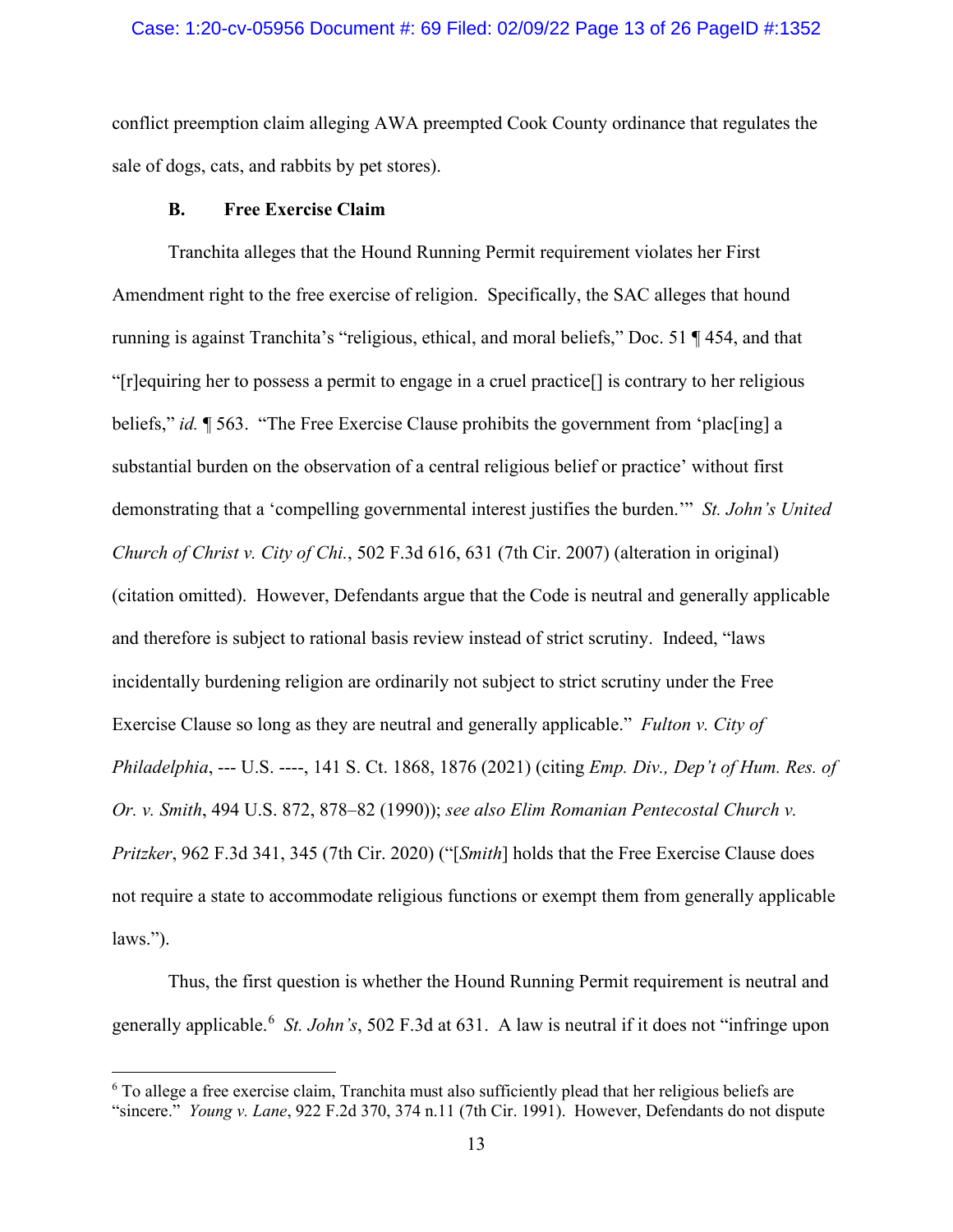## Case: 1:20-cv-05956 Document #: 69 Filed: 02/09/22 Page 14 of 26 PageID #:1353

or restrict practices because of their religious motivation." *Id.* In this case, the language of the Hound Running Permit requirement does not target, or even mention, a religious belief. *See* 520 Ill. Comp. Stat. 5/3.25–26. Neither is there any indication, and the SAC does not allege, that the purpose of the law was to restrict practices *because of* their underlying religious motivation. *See Fulton*, 141 S. Ct. at 1877 ("Government fails to act neutrally when it . . . restricts practices because of their religious nature."). Thus, the Court finds that the Hound Running Permit requirement is neutral. *See Ill. Bible Colls. Ass'n v. Anderson*, 870 F.3d 631, 639 (7th Cir. 2017) (finding statutes were neutral where they did "not target religion or religious institutions" and "[t]here [was] no allegation of an underlying religious animus").

A law is generally applicable if it does not "'invite' the government to consider the particular reasons for a person's conduct by providing 'a mechanism for individualized exemptions.'" *Fulton*, 141 S. Ct. at 1877 (quoting *Smith*, 494 U.S. at 884). The Hound Running Permit requirement, by its language, applies equally to anyone in Illinois who wishes to raise coyotes, regardless of their conduct. 520 Ill. Comp. Stat. 5/3.25; *see Ill. Bible Colls.*, 870 F.3d at 639 (statutes were generally applicable because they "appl[ied] equally to secular and religious post-secondary institutions"). The statute does not contain a discretionary standard that "permit[s] the government to grant exemptions based on the circumstances underlying each application" for a Breeder Permit. *Fulton*, 141 S. Ct. at 1877. Further, the SAC does not allege that the Code "imposes a special disability on religions or religious beliefs and practices," *Ill.* 

the sincerity of Tranchita's beliefs and "[i]t is not within the judicial ken to question the centrality of particular beliefs or practices to a faith, or the validity of particular litigants' interpretations of those creeds." *Hernandez v. Comm'r of Internal Revenue*, 490 U.S. 680, 699 (1989). Thus, the Court will proceed to analyze whether the Hound Running Permit requirement unlawfully impedes on Tranchita's right to exercise her alleged religious beliefs. *See Pérez v. Frank*, No. 06 C 248, 2007 WL 1101285, at \*10 (W.D. Wis. Apr. 11, 2007) ("[F]ree exercise jurisprudence has emphasized deference to individuals' professed beliefs, so long as there is no reason to doubt their sincerity.").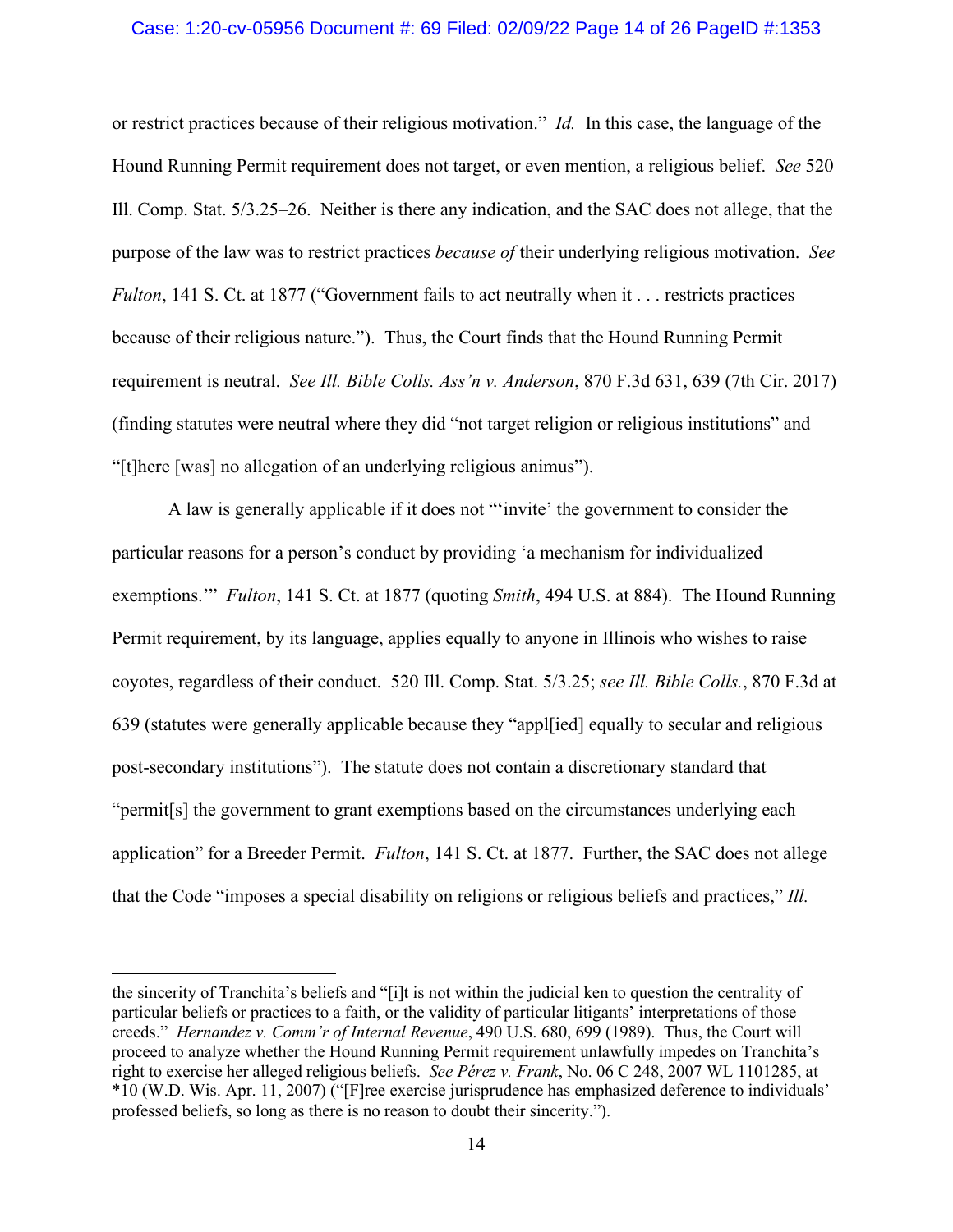### Case: 1:20-cv-05956 Document #: 69 Filed: 02/09/22 Page 15 of 26 PageID #:1354

*Bible Colls.*, 870 F.3d at 639, or "prohibits religious conduct while permitting secular conduct," *Fulton*, 141 S. Ct. at 1877. As a result, the Court finds that the Hound Running Permit requirement is also generally applicable.

If a law is both neutral and generally applicable, then it is constitutional so long as it "is rationally related to a valid government purpose." *Ill. Bible Colls.*, 870 F.3d at 639.Tranchita alleges that there is "no rational relationship to a legitimate governmental interest in requiring only Tranchita to obtain the Hound Running [] permit." Doc. 51 ¶ 568. However, the Code instructs that the IDNR may not issue Breeder Permits to *anyone* who wishes to possess coyotes after July 1978 unless the individual also has a Hound Running Permit, 520 Ill. Comp. Stat. 5/3.25; the Code does not single out Tranchita and the IDNR's failure to follow the Hound Running Permit requirement has no bearing on whether the requirement, as stated in the statute, has a rational basis.

Further, based on the allegations in the SAC, there is an easily-conceivable rational basis for the Hound Running Permit requirement: public safety. As alleged in the SAC, coyotes are wild animals, not pets, *see, e.g.*, Doc. 51 ¶ 21 ("A large part of [Tranchita's] educational mission has always been to inform the public that coyotes are NOT pets."), and when advocating for the requirement, Illinois House Representative David Reis asserted that "there[] [are] coyote problems in the suburbs," Doc. 51-1 at 89. Illinois clearly has a legitimate interest in keeping densely populated residential neighborhoods safe and it may do so by regulating who can possess wild animals and where. *See Mayle v. City of Chi.*, 803 F. App'x 31, 33 (7th Cir. 2020) ("The government has a legitimate interest in maintaining social order and public safety. It also may legitimately give the public predictability about what animals they may encounter in urban spaces." (citations omitted)); *DeHart*, 39 F.3d at 722 ("The regulation of animals has long been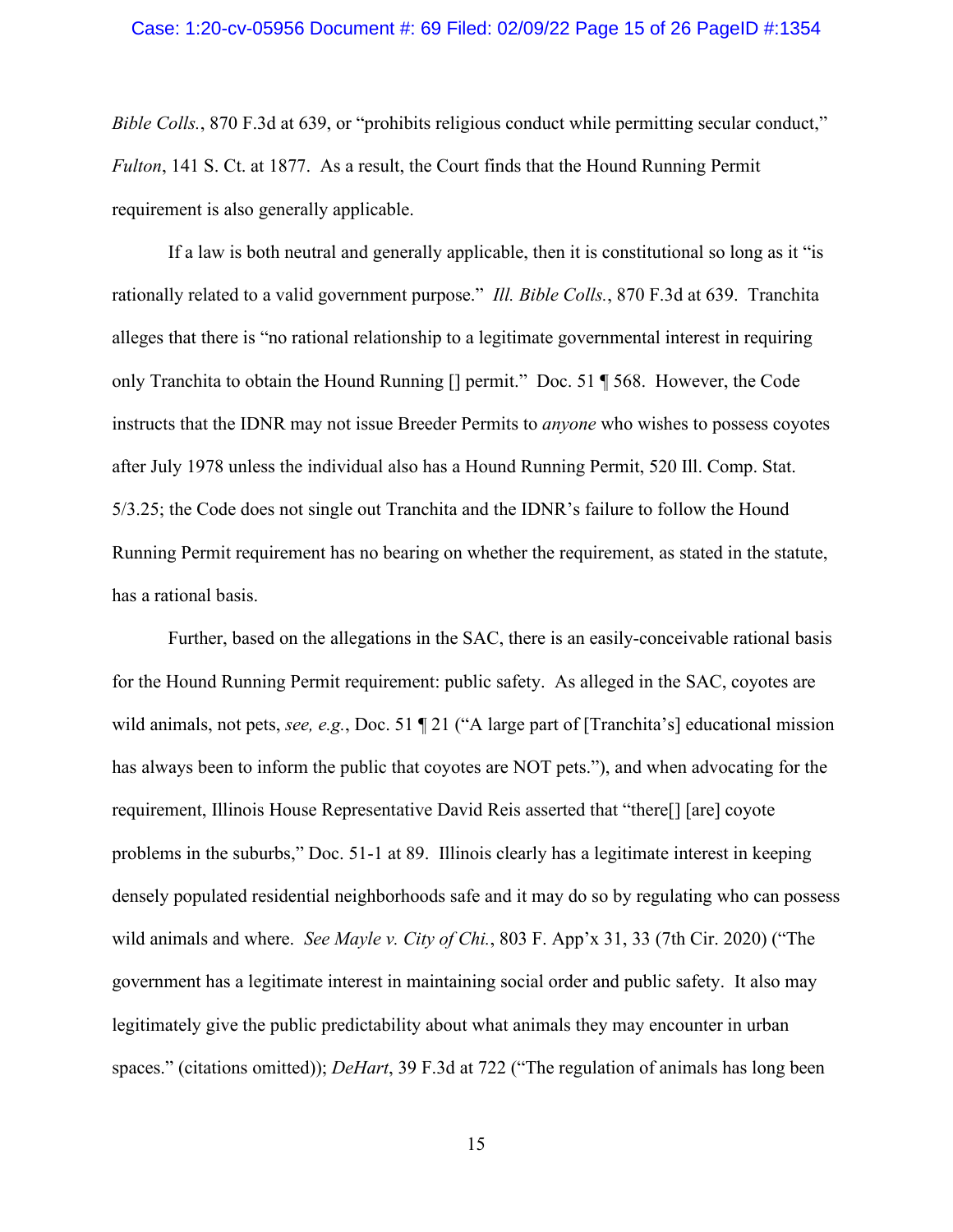## Case: 1:20-cv-05956 Document #: 69 Filed: 02/09/22 Page 16 of 26 PageID #:1355

recognized as part of the historic police power of the States."). Given the acreage requirements for those who hold Hound Running Permits, it is unlikely that an individual can lawfully own coyotes in Chicago or a suburban housing development after July 1978. As alleged in the SAC, the IDNR informed Tranchita that a hound running area is not "compatible or appropriate" in her backyard in Tinley Park because it is "in a developed urban area." Doc. 51 ¶ 177. Thus, based on the allegations in the SAC, a rational basis exists for the Illinois legislature to require an individual to hold a Hound Running Permit to raise coyotes—even if doing so incidentally violates the individual's religious beliefs. *See, e.g.*, *Williams v. Trump*, 495 F. Supp. 3d 673, 683 (N.D. Ill. 2020) (dismissing free exercise claim pursuant to Rule 12(b)(6) where government action "was supported by a rational basis" and "[a]ny burden it may have imposed on religion was only 'incidental'" (citation omitted)).The Court therefore dismisses Tranchita's free exercise claim. *See Ill. Bible Colls.*, 870 F.3d at 639 (upholding Rule 12(b)(6) dismissal of free exercise claim because statutes were neutral, generally applicable, and rationally related to a valid government purpose).

## **II. Constitutionality of the IDNR's Enforcement**

## **A. Equal Protection Claim**

Tranchita alleges that the IDNR violated her Fourteenth Amendment right to equal protection through a class-of-one claim. To adequately plead a class-of-one equal protection claim, Tranchita must "allege facts plausibly suggesting that she was 'intentionally treated differently from others similarly situated' and 'there is no rational basis for the difference in treatment.'" *Van Dyke v. Vill. of Alsip*, 819 F. App'x 431, 432 (7th Cir. 2020) (citation omitted). Tranchita alleges that the IDNR "ha[s] not required any other person or entity" in Illinois to hold both Breeder and Hound Running Permits to raise coyotes. Doc. 51 ¶ 527. The SAC alleges that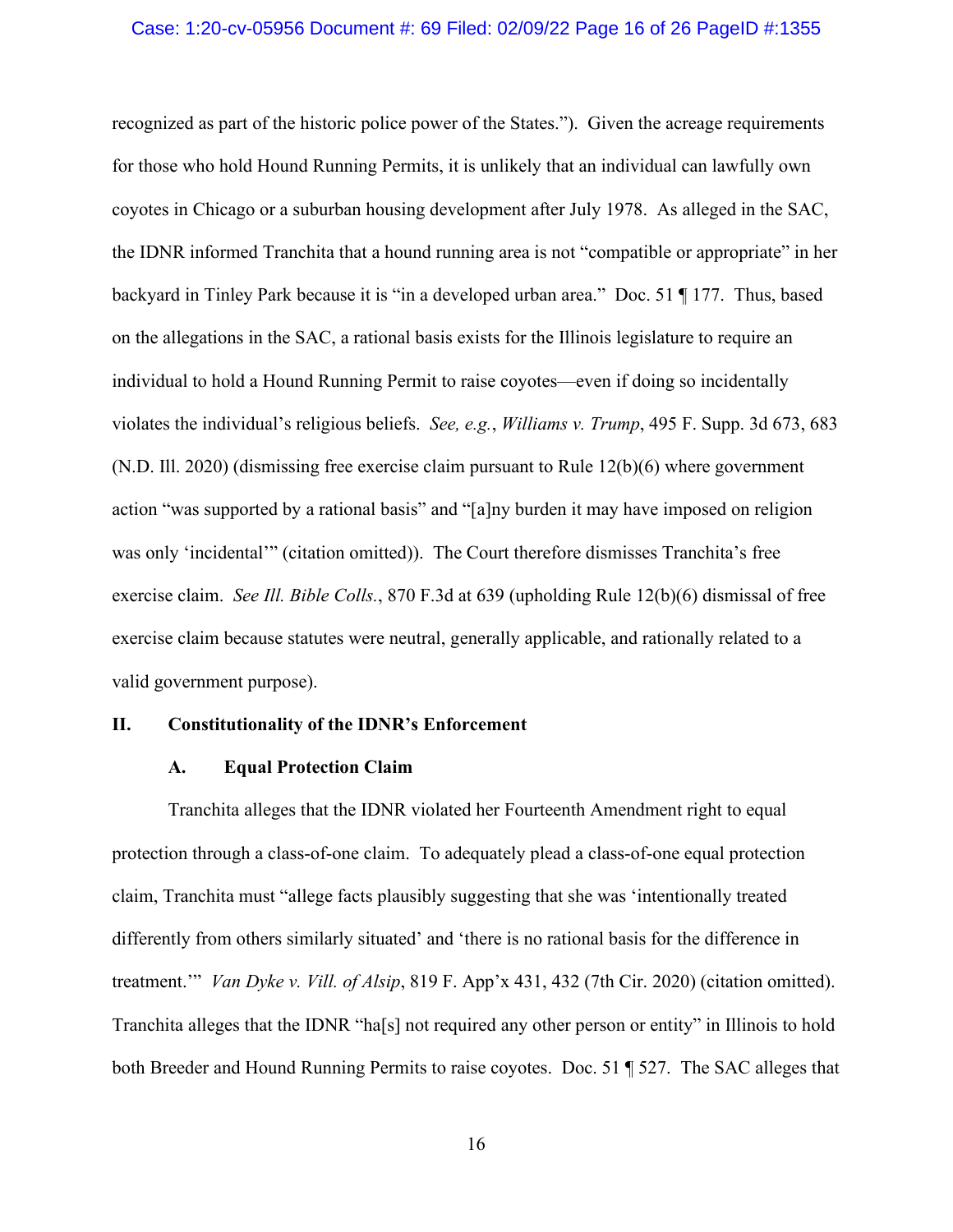## Case: 1:20-cv-05956 Document #: 69 Filed: 02/09/22 Page 17 of 26 PageID #:1356

such selective treatment is "motivated by bad faith and animus," and therefore violates the Equal Protection Clause. *Id.* **[545.** Defendants move to dismiss Tranchita's equal protection claim, arguing that she fails to allege that Defendants treated her differently than similarly situated individuals or that "she was subject to invidious discrimination" and that Defendants clearly had a rational basis for its alleged selective enforcement of the Code. Doc. 53 at 7.

Much of the parties' briefing on Tranchita's equal protection claim focuses on the "similarly situated" requirement. However, "[a]s a general rule, whether individuals are similarly situated is a factual question for the jury." *McDonald v. Vill. of Winnetka*, 371 F.3d 992, 1002 (7th Cir. 2004). Thus, "[p]laintiffs alleging class-of-one equal protection claims do not need to identify specific examples of similarly situated persons in their complaints." *Miller v. City of Monona*, 784 F.3d 1113, 1120 (7th Cir. 2015) (alteration in original) (citation omitted). At this stage, Tranchita satisfies the "similarly situated" requirement so long as her allegations plausibly suggest that "at least one similarly situated comparator" exists. *Despard v. Bd. of Trs. of Ind. Univ.*, No. 14-CV-1987, 2015 WL 4946112, at \*7 (S.D. Ind. Aug. 18, 2015). The SAC includes a list of ten individuals or organizations whom Tranchita alleges are similarly situated to her and whom the IDNR has allowed to own coyotes without a Hound Running Permit or Breeder Permit. *See* Doc. 51 ¶¶ 258–66; 291–453. Defendants argue that none of these individuals or organizations are similarly situated to Tranchita because none "had one or more coyotes living in their backyard in a residential neighborhood." Doc. 53 at 7. However, the SAC alleges that two entities possess coyotes "on 'residential property'" without a Breeder or Hound Running Permit. Doc. 51 ¶¶ 370, 417, 436. Thus, the Court finds, at this stage, that the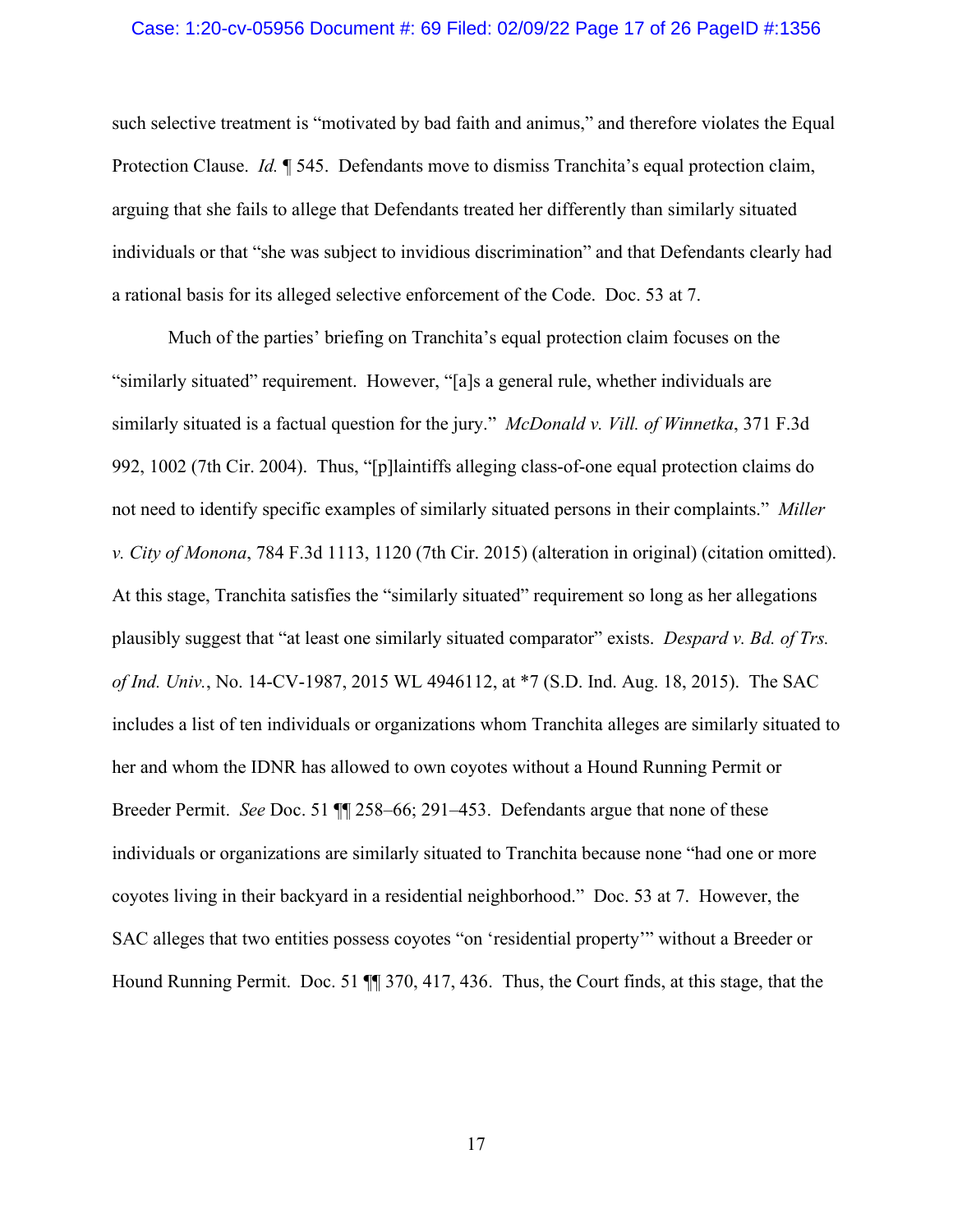## Case: 1:20-cv-05956 Document #: 69 Filed: 02/09/22 Page 18 of 26 PageID #:1357

SAC suffices to plausibly allege that Defendants treated Tranchita differently than at least one similarly situated comparator.

However, the SAC must also plausibly allege that this disparate treatment had no rational basis. [7](#page-17-0) *Van Dyke*, 819 F. App'x at 432. This is a high standard. *See D.B. ex rel. Kurtis B. v. Kopp*, 725 F.3d 681, 686 (7th Cir. 2013) ("All it takes to defeat the plaintiffs' claim is a *conceivable* rational basis for the difference in treatment."). Tranchita alleges that the difference in treatment between her and the comparators stems from "bad faith," "animus," and "retaliatory and malicious motivations," Doc. 51 ¶¶ 545–46, but the SAC cannot survive by merely alleging an improper motive for differential treatment, *see D.B.*, 725 F.3d at 686 ("[A] given action can have a rational basis and be a perfectly logical action for a government entity to take even if there are facts casting it as one taken out of animosity."). At the pleading stage, "[a]ll it takes to defeat [a class-of-one] claim is a *conceivable* rational basis for the difference in treatment," and plaintiffs may "plead themselves out of court if their complaint reveals a potential rational basis for the actions." *Miller*, 784 F.3d at 1121 (alterations in original) (citations omitted). That is precisely the case here. As explained above, based on the allegations in the SAC, there is an easily-conceivable rational basis for enforcing the Hound Running Permit requirement: to further Illinois' legitimate interest in public safety by restricting who and where an individual may possess a coyote. *See Mayle*, 803 F. App'x at 33 ("The government has a legitimate interest in maintaining social order and public safety." (citations omitted)). The SAC specifically alleges

<span id="page-17-0"></span> $<sup>7</sup>$  The Court notes that it is unsettled in the Seventh Circuit whether a plaintiff also must plead "animus,</sup> malice, or some other improper motivation" to sufficiently allege a class-of-one equal protection claim. *Frederickson v. Landeros*, 943 F.3d 1054, 1061 (7th Cir. 2019) ("[W]e have not definitively resolved the question whether it is sufficient for a plaintiff simply to allege differential treatment at the hands of the police with no rational basis, or if a class-of-one claim requires a plaintiff *additionally* to prove that the police acted for reasons of personal animus, malice, or some other improper personal motivation."). However, the Court need not resolve this question in deciding the sufficiency of Tranchita's claim.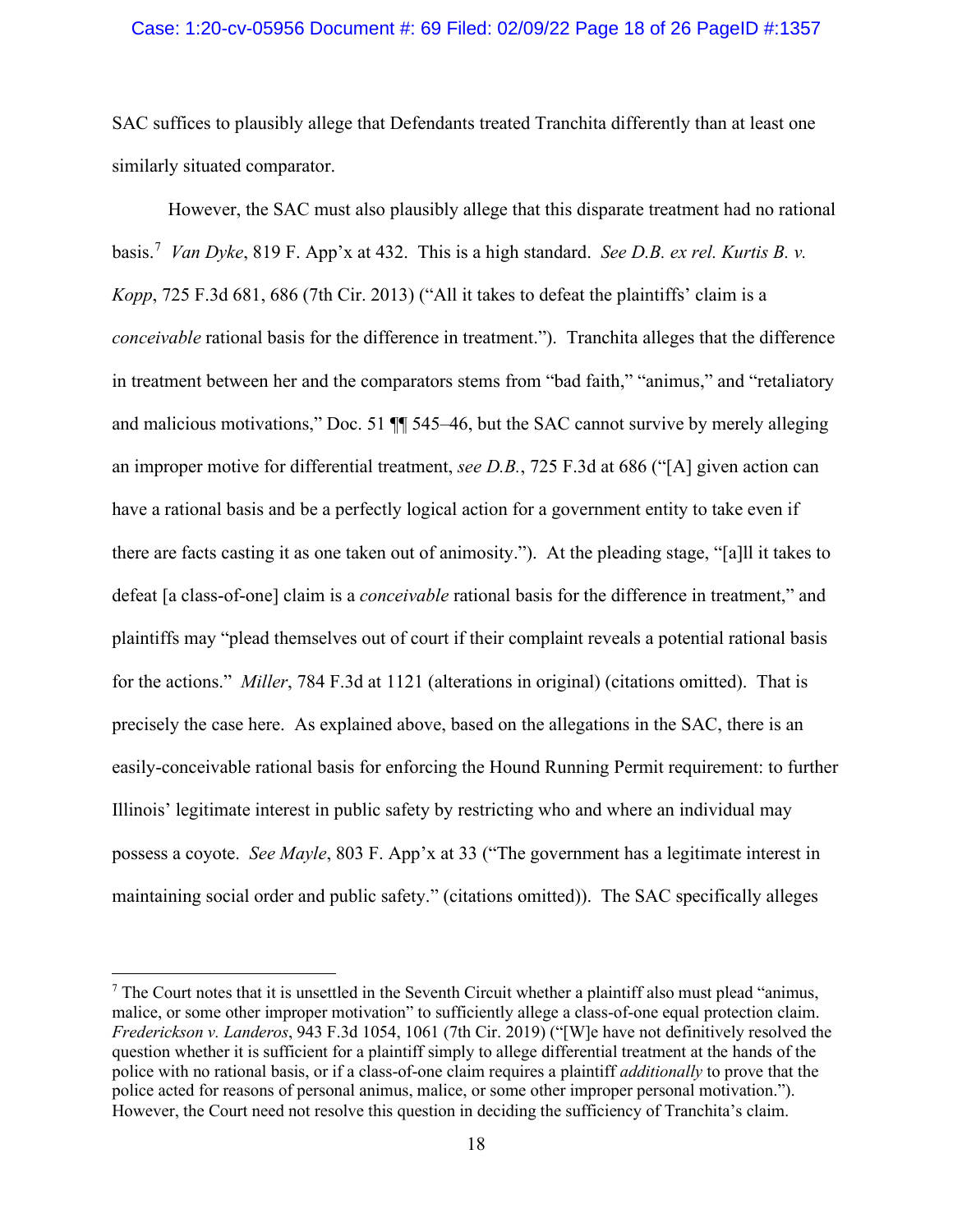## Case: 1:20-cv-05956 Document #: 69 Filed: 02/09/22 Page 19 of 26 PageID #:1358

that when denying Tranchita a Hound Running Permit, the IDNR informed her that a hound running area in her backyard is not "compatible or appropriate" because it is "in a developed urban area." Doc. 51  $\P$  177. Thus, based on the allegations in the SAC, a conceivable rational basis exists for enforcing the Hound Running Permit requirement against Tranchita. *See also Murphy v. Vill. of Plainfield*, 918 F. Supp. 2d 753, 757–58, 762–63 (N.D. Ill. 2013) (finding that the defendant's enforcement of an ordinance against the plaintiffs but not others who were violating the ordinance passed the rational basis test because it "served a government interest by enforcing local law").

There are also conceivable rational bases for Defendants' failure to enforce the Breeder and Hound Running Permit requirements against the two alleged comparators, including a lack of resources to adequately address every Code violation. *See Chi. Studio Rental, Inc. v. Ill. Dep't of Com. & Econ. Opportunity*, 940 F.3d 971, 980 (7th Cir. 2019) (noting a rational basis exists so long as the Court identifies "a conceivable rational basis for the different treatment," even if it is not "the actual basis for [the] defendant's actions"); *Esmail v. Macrane*, 53 F.3d 176, 178–79 (7th Cir. 1995) (noting that "simply failing to prosecute all known lawbreakers, whether because of ineptitude or (more commonly) because of lack of adequate resources . . . has no standing in equal protection law"). Nothing in the SAC suggests otherwise or negates this conceivable rational basis. *See Miller*, 784 F.3d at 1121 ("[A] class-of-one plaintiff must, to prevail [on a motion to dismiss], negative [in her complaint] any reasonably conceivable state of facts that could provide a rational basis for the classification." (citation omitted)).If anything, the SAC plausibly suggests that the IDNR lacks sufficient resources to administer and enforce the Code. *See* Doc. 51 ¶ 54 (alleging Mooi discovered that Tranchita unlawfully possessed coyotes by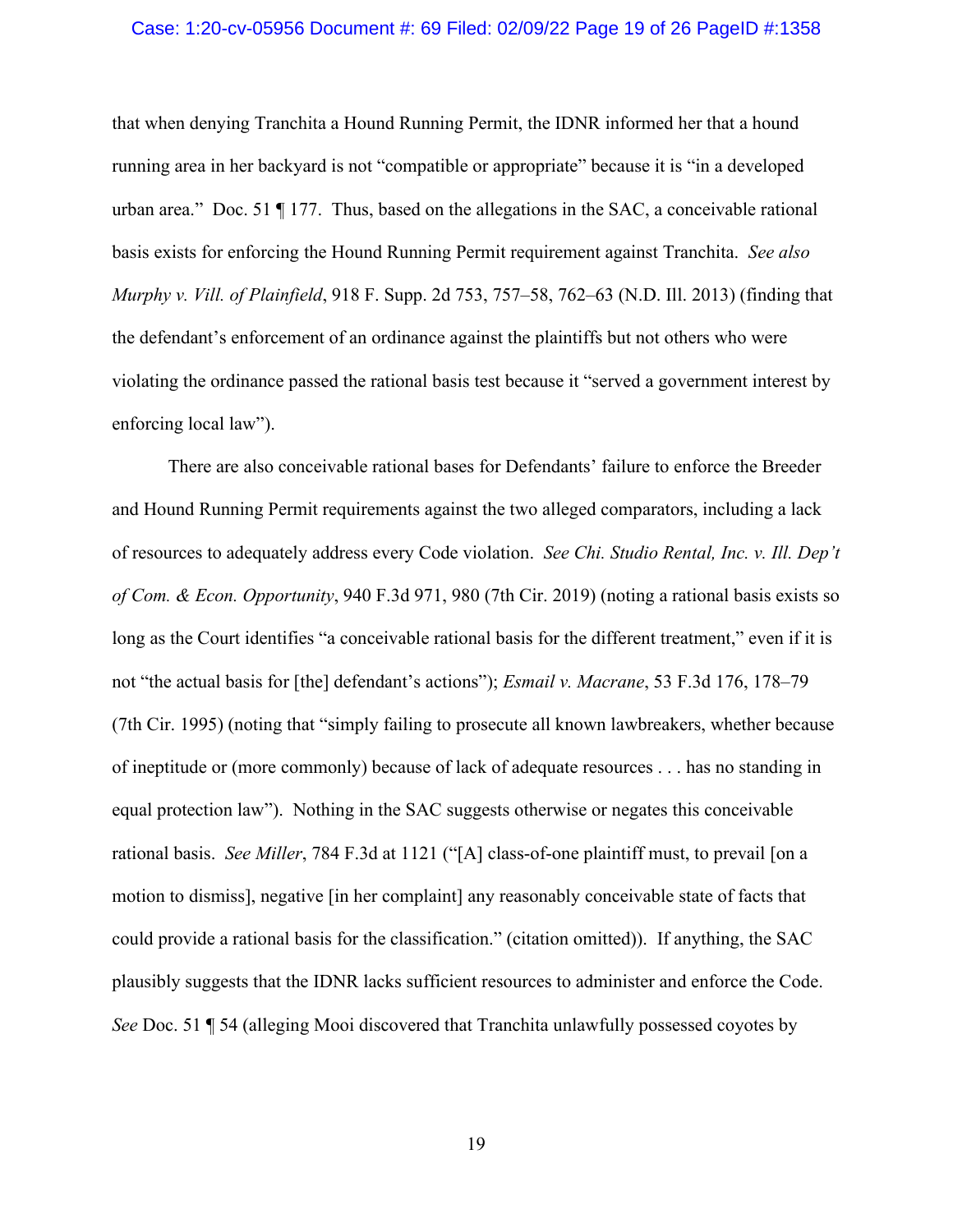chance); *id.* ¶¶ 172, 177 (alleging the IDNR mistakenly issued Tranchita a Hound Running Permit even though she did not meet the statutory requirements).

Moreover, "certain forms of state action—as with the approval process and code enforcement at issue here—'involve discretionary decisionmaking based on a vast array of subjective, individualized assessments.'" *Miller*, 784 F.3d at 1120 (quoting *Engquist v. Or. Dep't of Agr.*, 553 U.S. 591, 603 (2008)); *see also Van Dyke*, 819 F. App'x at 432 ("[E]nforcement of [the law] is a prosecutorial decision, which entails selectivity." (citations omitted)). Because of its discretionary nature, selective or incomplete enforcement of the law does not, by itself, constitute a violation of the Fourteenth Amendment; in fact, such enforcement "is the norm in this country." *Hameetman v. City of Chi.*, 776 F.2d 636, 641 (7th Cir. 1985); *see also Engquist*, 553 U.S. at 604 ("[A]llowing an equal protection claim on the ground that a [speeding] ticket was given to one person and not others, even if for no discernible or articulable reason, would be incompatible with the discretion inherent in the challenged action."); *Esmail*, 53 F.3d at 178–79 (finding that selective prosecution in the form of a government's "fail[ure] to prosecute all known lawbreakers . . . has no standing in equal protection law," even though "it involves dramatically unequal legal treatment," with some people "being punished and others getting off scot-free").

Thus, "an exercise of prosecutorial discretion, unless based on some invidious discrimination, is not typically a basis for a class-of-one challenge." *Van Dyke*, 819 F. App'x at 432. In other words, Tranchita can only state a claim based on selective enforcement if she alleges invidious discrimination—action which is "wholly arbitrary" and "inconsistent with the Fourteenth Amendment." *Frederickson*, 943 F.3d at 106 ("[W]e have recognized that a party may allege that this type of 'invidious' action—wholly arbitrary, inconsistent with the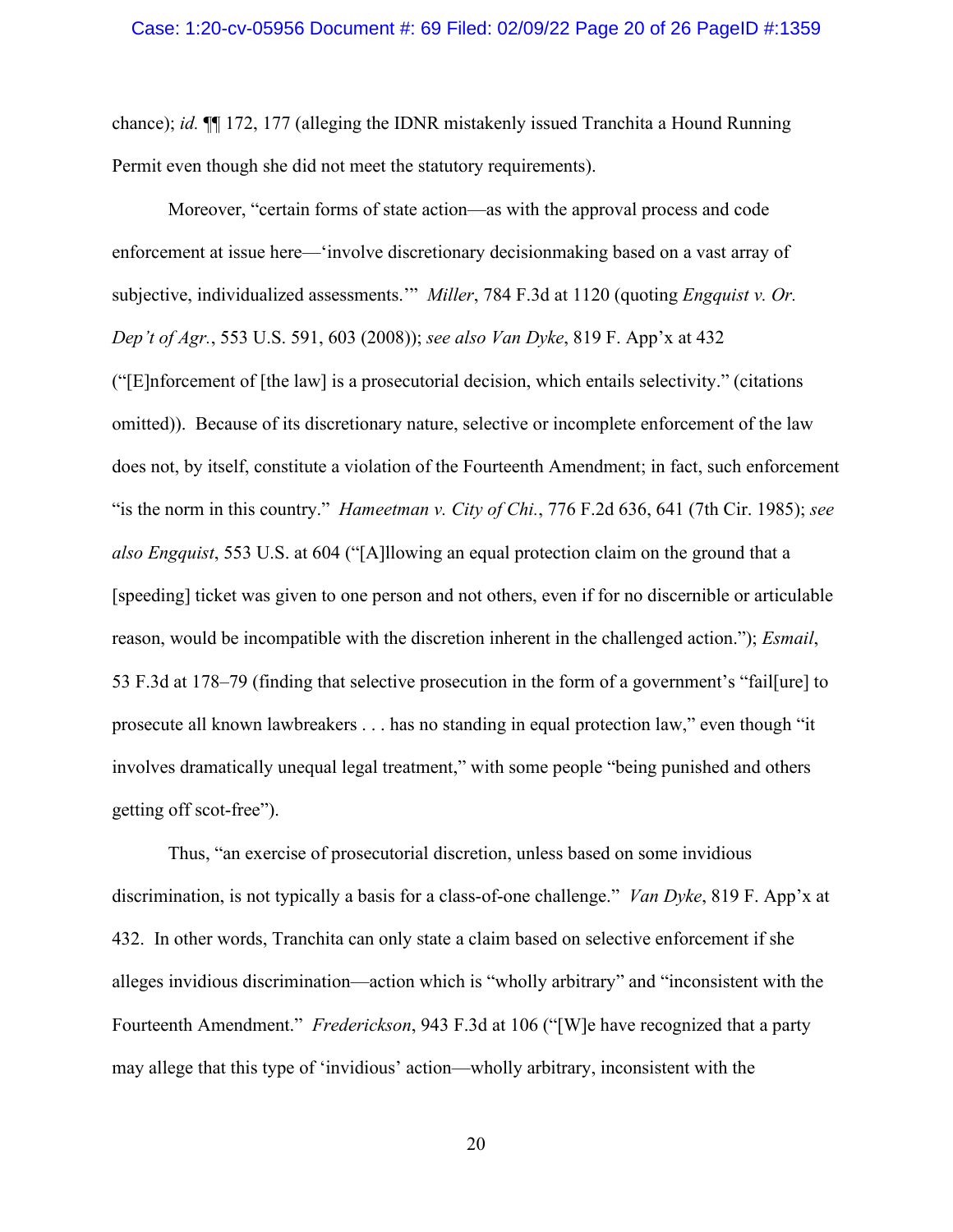## Case: 1:20-cv-05956 Document #: 69 Filed: 02/09/22 Page 21 of 26 PageID #:1360

Fourteenth Amendment—is the only factor distinguishing the target from the rest of the population, and that such a showing suffices to prove the lack of a rational basis."); *see also McDonald*, 371 F.3d at 1001 (plaintiff must show "that there is no rational basis for the difference in treatment *or* the cause of the differential treatment is a 'totally illegitimate animus' toward the plaintiff by the defendant" (emphasis added) (citations omitted)); *Fenje v. Feld*, 398 F.3d 620, 628 (7th Cir. 2005) (acting "'out of sheer malice,' 'vindictiveness,' or 'malignant animosity' would state a claim for relief under the Equal Protection Clause" (quoting *Esmail*, 53 F.3d at 178–79)).

Defendants argue that Tranchita fails to adequately allege invidious discrimination and therefore, Defendants' selective enforcement of the Code against her cannot form an equal protection claim. Specifically, Defendants assert that "allegations that Defendant Mooi was rude do not amount to a viable claim that IDNR's decision to enforce the Wildlife Code was based on invidious discrimination." Doc. 53 at 5. In response, Tranchita argues that "Mooi took an interest in Tranchita and begun [sic] a twisted journey" to seize her coyotes. Doc. 61 at 4. The SAC alleges that: Mooi, an IDNR Conservation Police Sergeant, lived on the same block as Tranchita and heard her coyotes while walking his dog, Doc. 51 ¶¶ 53–55; in response, Mooi climbed her fence to view her backyard without her consent and without a warrant, *id.* ¶¶ 57–59; Mooi withheld material facts from a judge to obtain a search warrant to search Tranchita's home, *id.* ¶¶ 64–65, 95–96, 102; he yelled at her and made jokes during the search and seizure, *id.* ¶¶ 76, 86, 94, 97; he "stroked" her breast while pressuring her to sign a relinquishment form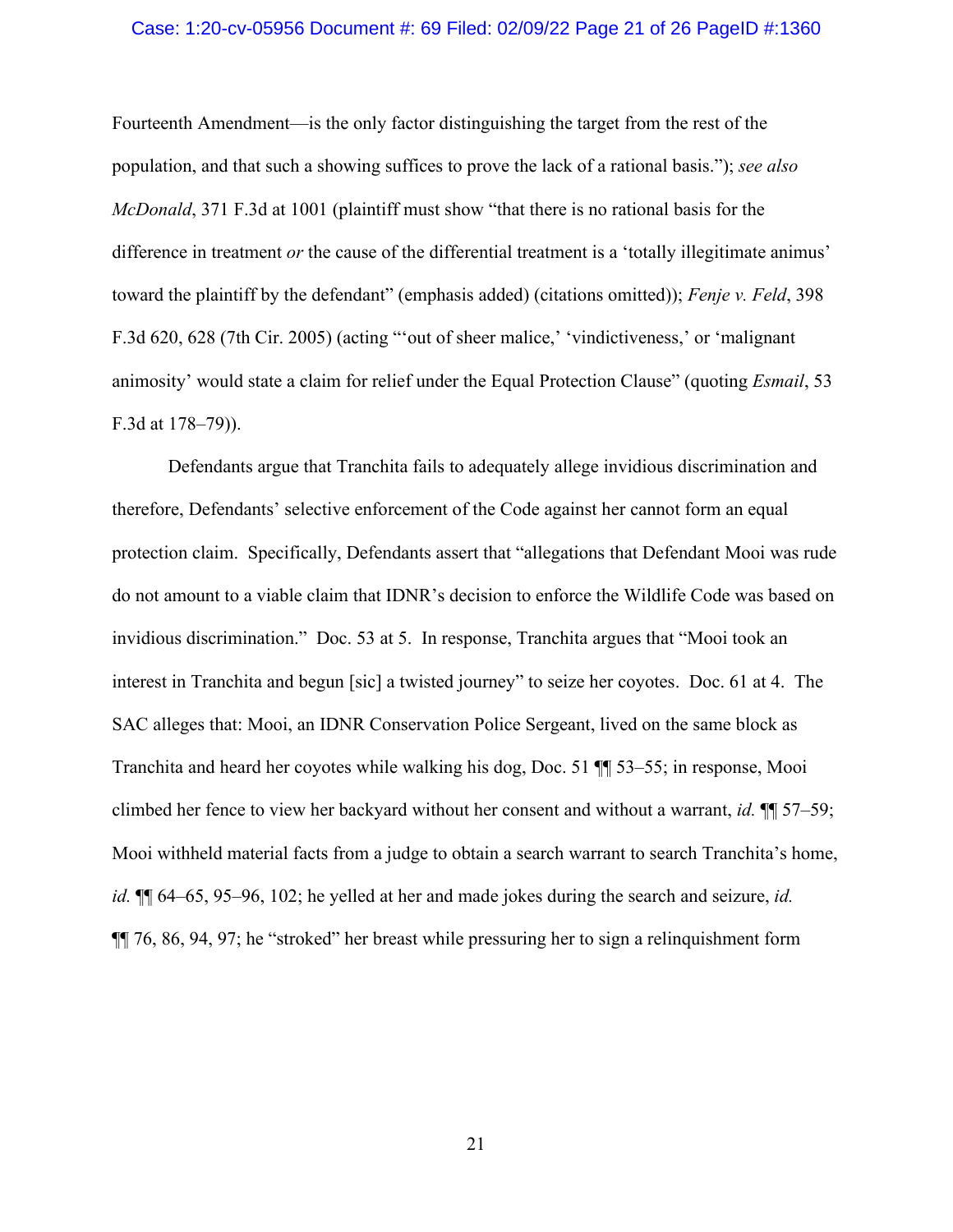## Case: 1:20-cv-05956 Document #: 69 Filed: 02/09/22 Page 22 of 26 PageID #:1361

during the search and seizure, *id.* ¶ 110; and he directed IDNR officers to "prohibit any contact between her and Luna . . . even after a court ordered contact visits," *id.* ¶ 344.

While the Court most certainly does not condone Mooi's behavior, it does not find that his alleged conduct gives rise to the sort of "prolonged harassment" or "extraordinary pattern" of harassment that the Seventh Circuit has found to constitute invidious discrimination in the exercise of prosecutorial discretion. *Miller*, 784 F.3d at 1120; *see, e.g.*, *Frederickson*, 943 F.3d at 1062 ("Class-of-one complaints typically allege that a defendant has either a personal financial stake or some history with the plaintiff, and that this stake or history demonstrates both the lack of a rational basis for the action and animus."); *Geinosky v. City of Chi.*, 675 F.3d 743, 745, 748 (7th Cir. 2012) (finding that "[a]bsent a reasonable explanation, and none has even been suggested yet, the pattern adds up to deliberate and unjustified official harassment that is actionable under the Equal Protection Clause" where plaintiff received twenty-four "bogus" parking tickets from several police officers within the same unit who were connected to his estranged wife). And Tranchita does not point the Court to any such analogous cases. In contrast to the extreme cases in which the Seventh Circuit has found invidious discrimination existed, the SAC's allegations do not "clearly suggest harassment by public officials that has no conceivable legitimate purpose," *Geinosky*, 675 F.3d at 748, or that Mooi took these actions "because of 'a vindictive or harassing purpose,'" *Frederickson*, 943 F.3d at 1062 (citation omitted). Because Tranchita fails to sufficiently allege invidious discrimination and conceivable rational bases exist for Defendants' selective enforcement of the Code, the Court dismisses Tranchita's class-of-one equal protection claim. *See, e.g.*, *Smith v. Wolf*, No. 13 cv 63, 2013 WL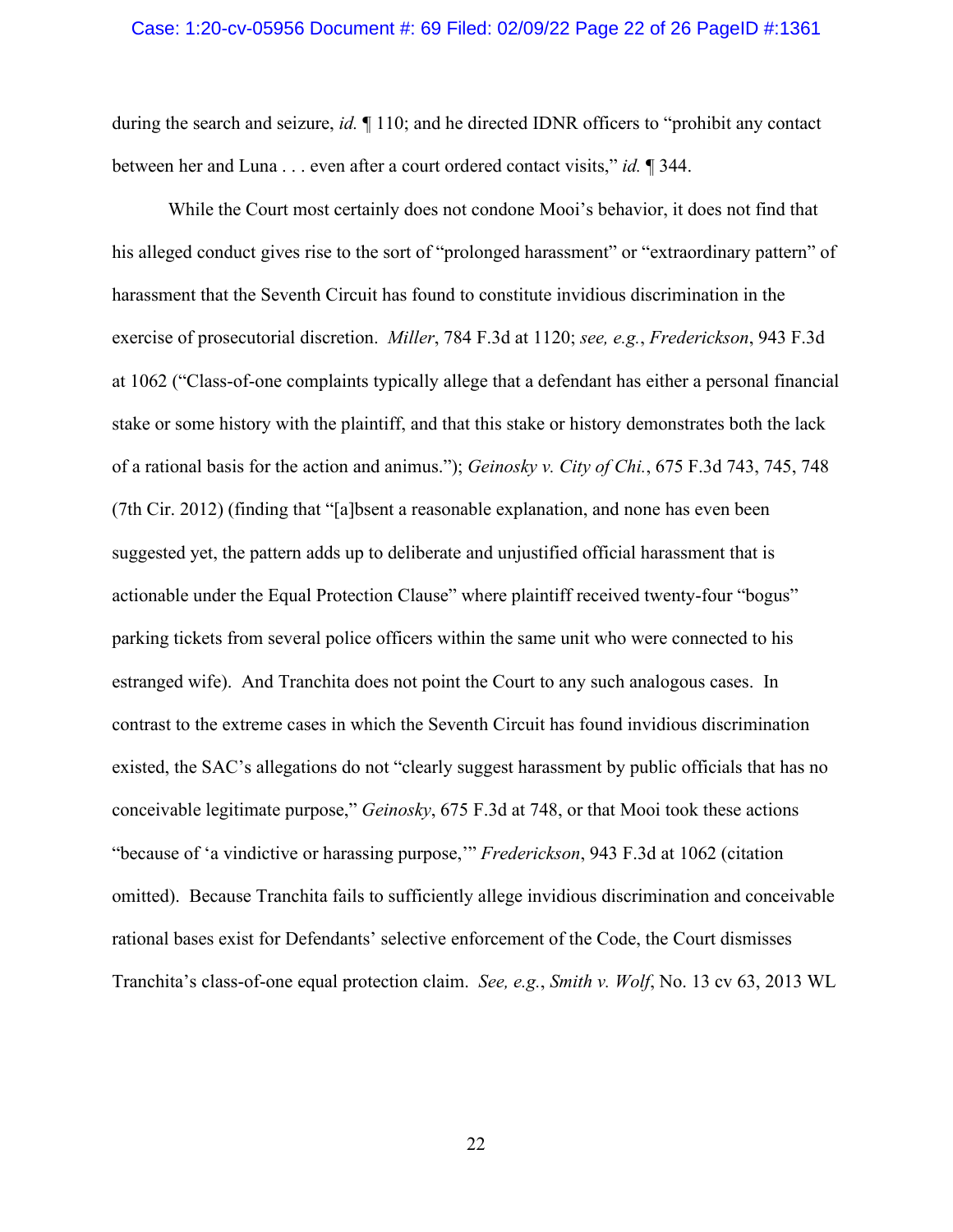3168753, at \*4 (N.D. Ill. June 20, 2013) (dismissing class-of-one claim because plaintiff "alleged uneven law enforcement rather than 'class-of-one' discrimination").

## **B. Procedural Due Process Claim**

Finally, Tranchita alleges that the IDNR's Hound Running Permit requirement impermissibly deprives her of the benefits of her Breeder Permit—possessing a coyote—without the procedural due process of law required under the Fourteenth Amendment.<sup>[8](#page-22-0)</sup> However, Defendants argue that Tranchita's Breeder Permit does not give her a protected property interest that allows her to possess coyotes and so she cannot state a due process claim. For the Constitution's procedural due process requirements to "apply in the first place," the plaintiff must establish an interest that is "within the Fourteenth Amendment's protection of liberty and property." *Proctor v. McNeil*, 14 F. Supp. 3d 1108, 1112 (N.D. Ill. 2014) (citation omitted); *see also [Cole v. Milwaukee Area Tech. Coll. Dist.](https://1.next.westlaw.com/Link/Document/FullText?findType=Y&serNum=2024655977&pubNum=0000506&originatingDoc=Iab14ba20a62211e6b27be1b44e7e7e5b&refType=RP&fi=co_pp_sp_506_904&originationContext=document&transitionType=DocumentItem&ppcid=8cb80161e19a434382454fd2c3a22d43&contextData=(sc.DocLink)#co_pp_sp_506_904)*, 634 F.3d 901, 904 (7th Cir. 2011) ("[I]n any due process case where the deprivation of property is alleged, the threshold question is whether a protected property interest actually exists."). "To maintain a claim of property over a government-issued benefit, such as a license or permit, a plaintiff must show that she has 'a legitimate claim of entitlement to it,' rather than 'a unilateral expectation to it.'" *Dyson v. City of Calumet City*, 306 F. Supp. 3d 1028, 1041 (N.D. Ill. 2018) (citation omitted). Defendants do not challenge Tranchita's claim of entitlement to the Breeder Permit itself, nor have they indicated

<span id="page-22-0"></span><sup>&</sup>lt;sup>8</sup> The SAC did not specify whether Tranchita's due process claim was procedural, substantive, or both. However, Tranchita clarified that she only brings a procedural claim, not a substantive one. *See* Doc. 61 at 12 ("For clarification, Tranchita has not alleged a substantive due process violation in her Second Amended Complaint.").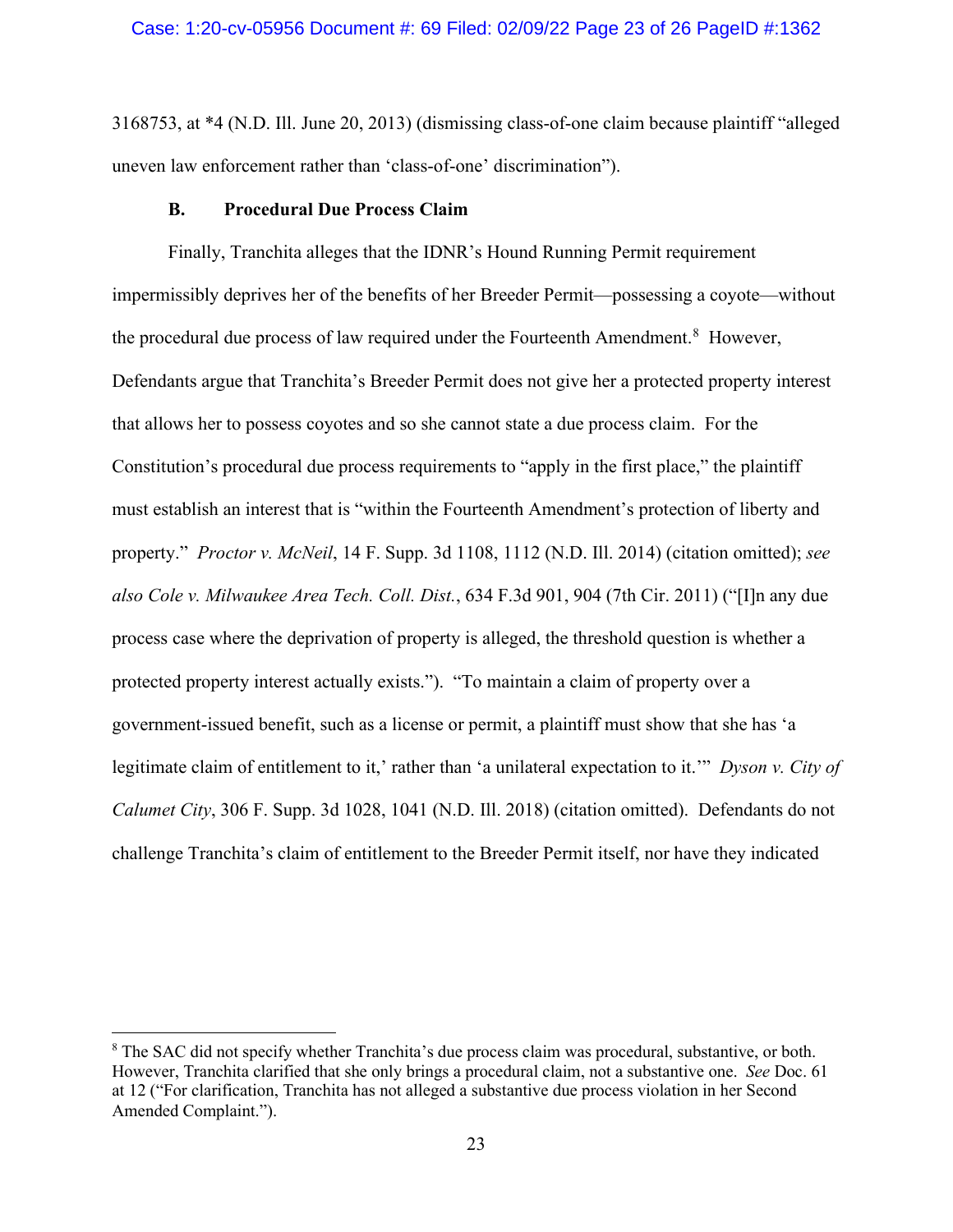## Case: 1:20-cv-05956 Document #: 69 Filed: 02/09/22 Page 24 of 26 PageID #:1363

an intention to revoke her current 2021 Breeder Permit. Accordingly, the Court proceeds with the assumption that Tranchita is indeed legitimately entitled to the Breeder Permit.

However, the Court must ascertain whether the Breeder Permit grants Tranchita the right or benefit to possess coyotes, as Tranchita alleges. Here, the statute itself does not create such a right. As discussed above, the statute instructs that the IDNR will not issue a Breeder Permit to an individual for possessing coyotes unless the individual also holds a Hound Running Permit. 520 Ill. Comp. Stat. 5/3.25. Despite this, Tranchita alleges that "[b]ased on custom, policy, or mutually explicit understanding, Tranchita's 2021-2022 Furbearing Breeder Permit entitles her to possess a coyote without also holding a Hound Running Permit." Doc. 51 ¶ 575. It is true that "mutually explicit understandings" can create a protected property interest. *Davis v. City of Chi.*, 841 F.2d 186, 188 (7th Cir. 1988). "An established custom or policy may be used as evidence that a mutually explicit understanding exists," but "a merely subjective and unilateral expectancy is *not* protected by due process." *Id.*

Tranchita points to allegations in the SAC that indicate that in 2012, an IDNR officer told her that she only needed to obtain a Breeder Permit to lawfully own coyotes. However, even if a property interest in owning coyotes existed because such a custom, policy, or mutual understanding existed in the past, that interest disappeared after the lapse of Tranchita's Breeder Permit in 2016. After that point, even under the alleged custom, policy, or understanding, Tranchita's possession of the coyotes was illegal, and one cannot have a protected interest in contraband. *See People v. Moore*, 410 Ill. 241, 247 (1951) ("If property is actually contraband no one can assert a legal ownership or right to possession that will be respected by any court."); *Tranchita*, 2020 IL App (1st) 191251,  $\P$  17, 24 ("From the moment her permit lapsed, plaintiff's possession of the coyotes violated section 3.25 of the Wildlife Code. Wildlife possessed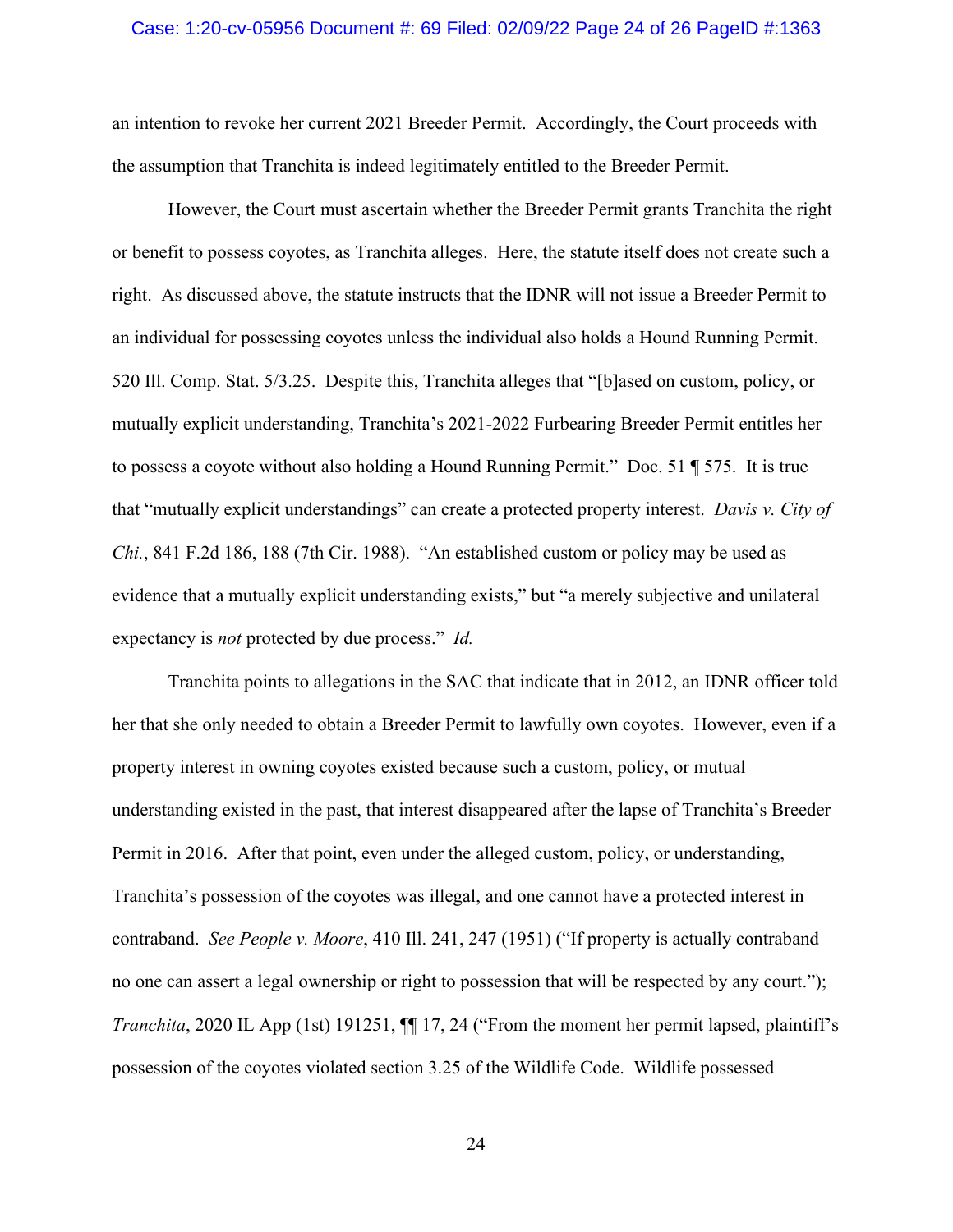## Case: 1:20-cv-05956 Document #: 69 Filed: 02/09/22 Page 25 of 26 PageID #:1364

'contrary to any of the provisions [hereof]' is contraband. . . . Without a legitimate claim of entitlement to the property, plaintiff had no right to a property interest protected by due process when her coyotes were seized." (alteration in original) (quoting 520 Ill. Comp. Stat. 5/1.2c)).

Since the seizure of Tranchita's coyotes, based on the allegations in the SAC, Defendants have made it abundantly clear that the IDNR does not regard a Breeder Permit as sufficient to grant Tranchita the right to own coyotes. *See, e.g.*, Doc. 51 ¶ 143 (in 2019, IDNR "demanded she have a State Hound Running Area permit as well as a breeder permit"); *id.* ¶ 265 ("In addition to the fur-bearing mammal breeder permit, a person who wishes to keep coyotes also must have a hound running Area permit."). Tranchita alleges that the IDNR has changed its position during this litigation about what permits an individual must have to lawfully own a coyote in Illinois. However, even where the IDNR's stated requirements for owning coyotes have allegedly been inconsistent, the insufficiency of a Breeder Permit alone has remained consistent, *see id*. ¶ 265 (coyotes only allowed for those holding both Breeder and Hound Running Permits); *id.* ¶ 266 (coyotes now allowed for those who hold rehabilitation permits), and the SAC does not point to any individuals that currently own coyotes solely with a Breeder Permit.

In light of this, the SAC does not plausibly allege the existence of a custom, policy, or mutual understanding between Tranchita and the IDNR regarding her ability to currently own coyotes. The Court has no reason to doubt Tranchita's sincere belief that a mutual understanding existed between herself and the IDNR such that a Breeder Permit alone allowed her to own coyotes in the past. However, based on the allegations in the SAC, any such understanding became unilateral rather than mutual in 2019 and the IDNR's current policy is that Tranchita must hold both a Breeder Permit and a Hound Running Permit to own coyotes. *See Davis*, 841